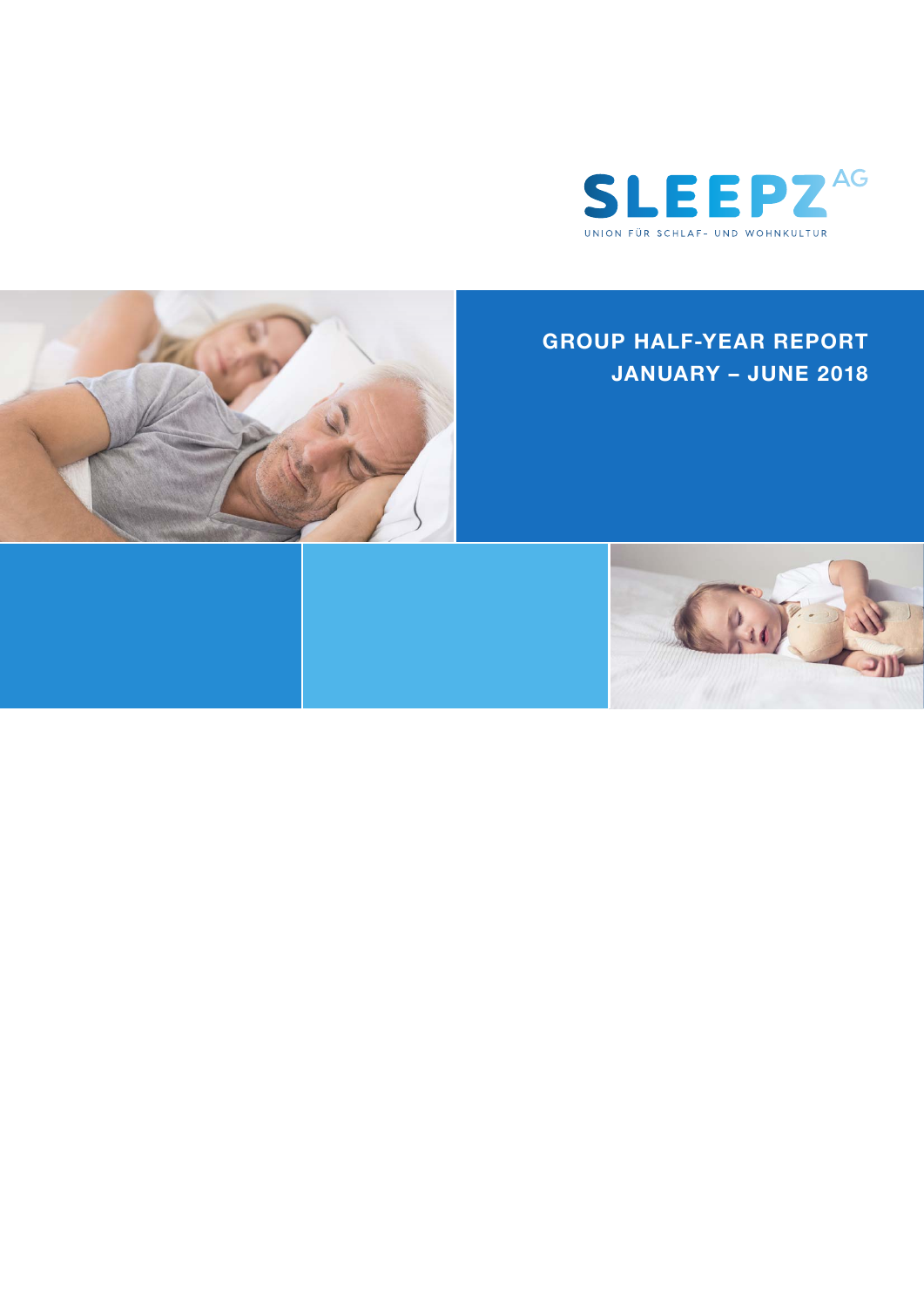## KEY FIGURES

|                                                                                  |                       | H1/2018    | H <sub>1</sub> /2017 |
|----------------------------------------------------------------------------------|-----------------------|------------|----------------------|
| Sales revenue                                                                    | in $\epsilon$ million | 5.5        | 5.9                  |
| Total operating performance                                                      | in $\epsilon$ million | 5.5        | 6.1                  |
| Material costs                                                                   | in $\epsilon$ million | $-4.0$     | $-4.0$               |
| Cost-of-materials ratio <sup>1</sup>                                             | in $%$                | 73.5       | 67.8                 |
| Gross profit <sup>2</sup>                                                        | in $\epsilon$ million | 1.4        | 1.9                  |
| EBITDA <sup>3</sup>                                                              | in $\epsilon$ million | $-2.7$     | $-1.2$               |
| Result from continuing operations                                                | in $\epsilon$ million | $-2.8$     | $-1.5$               |
| Result from continuing operations attributable to<br>shareholders of the company | in $\epsilon$ million | $-2.6$     | $-1.4$               |
| Consolidated net result                                                          | in $\epsilon$ million | $-2.8$     | $-2.2$               |
| Earnings per share                                                               | in $\epsilon$         | $-0.25$    | $-0.30$              |
|                                                                                  |                       |            |                      |
|                                                                                  |                       | 30.06.2018 | 31.12.2017           |
| Balance sheet total                                                              | in $\epsilon$ million | 8.3        | 8.7                  |
| Inventory assets                                                                 | in $\epsilon$ million | 1.9        | 2.1                  |
| Shareholders' equity                                                             | in $\epsilon$ million | 3.5        | 5.7                  |
| Equity ratio                                                                     | in $%$                | 42.5       | 65.3                 |
| Employees                                                                        |                       | 70         | 57                   |

1 Material costs in relation to sales revenues

2 Sales revenues minus material costs

<sup>3</sup> Result from continuing operations without interest, taxes and depreciations on tangible and intangible fixed assets

For an explanation of performance measures, please also refer to our annual report 2017.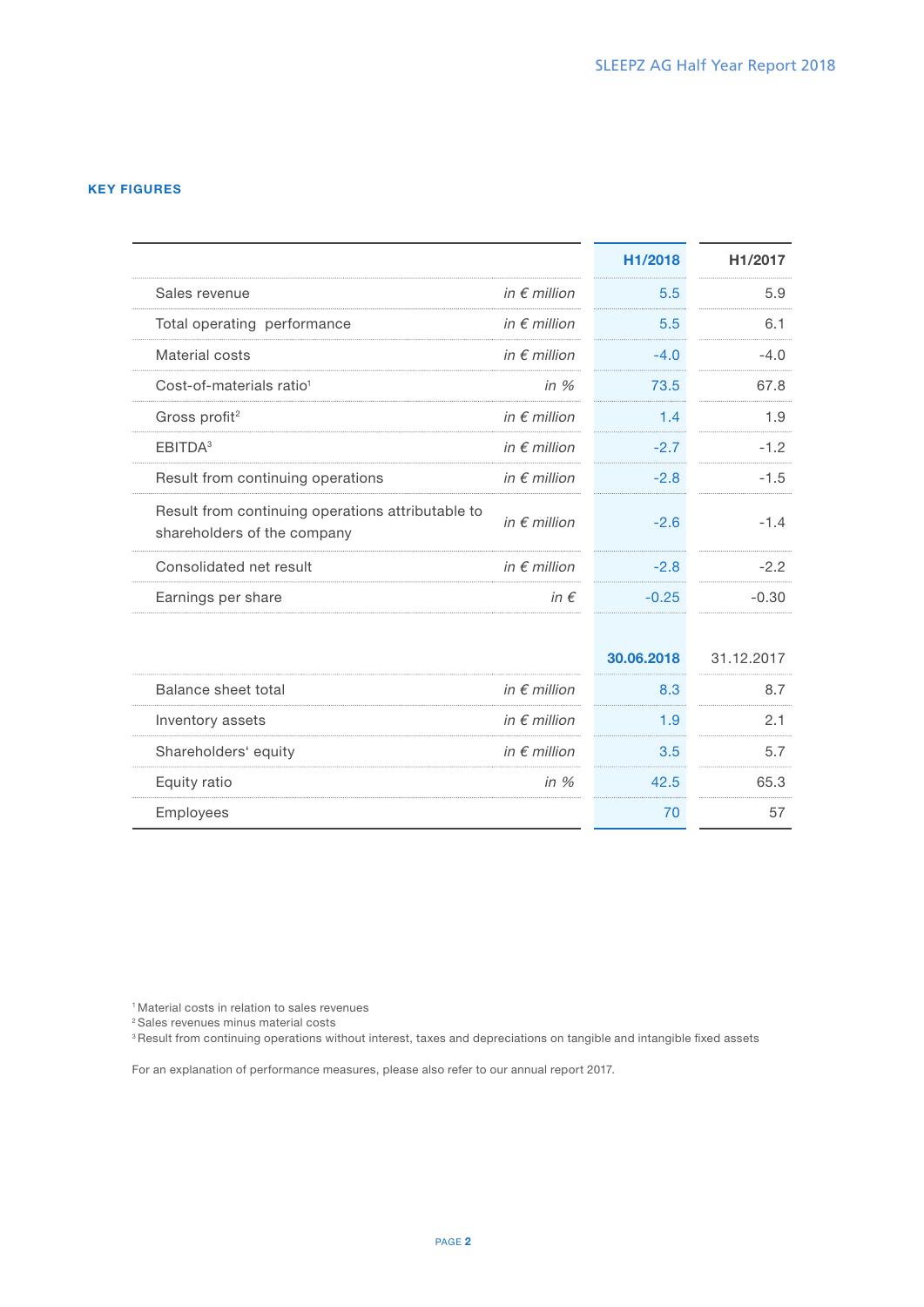## SLEEPZ AG SEMI ANNUAL STATEMENT JANUARY – JUNE 2018

- » Half-yearly revenue of € 5.5 million as against € 5.9 million
- » Consolidated net income of € -2.8 million as against € -2.2 million
- » Alexander von Tschirnhaus appointed to the Executive Board from 1 August
- » Convertible bond of up to  $€ 7$  million is being placed
- » Term sheets signed with URBANARA and Sam Stil-Art-Möbel

As expected, revenue in the second quarter of 2018 was down slightly year on year, causing the Group's half-yearly revenue to fall by 6.9% year on year to € 5.5 million. Four key factors had a negative impact here.

- $\gg$  Firstly, the aggressive price war in the product segment of mattresses continued, which put pressure on margins and has since caused the first competitors to withdraw from the German market (eve) or to become insolvent (muun). This trend is likely to continue and will definitely lead to further market adjustments in the coming months, which will probably help to ease the price war in the medium term.
- » Secondly, we were unable to increase the market presence of our own brands such as Grafenfels and Matratzenheld in the second quarter, which would not only have generated more revenue but would also have improved our gross profit margin.
- » Thirdly, the introduction of the General Data Protection Regulation in the spring required the Group to carry out work that tied up a great deal of resources, which negatively affected operating activities in the short term.
- » Fourthly, the weather was better than average in the second quarter, which led to significant losses throughout the market due to noticeable consumer restraint with regard to purchases relating to the bedroom.

Owing to the ongoing price war in the mattress segment and the fact that the SLEEPZ Group's product portfolio has to date focussed mainly on brands, the gross profit margin deteriorated significantly from 32.2% in the previous year to 26.5%. This did not meet our own expectations or our target of keeping gross profit stable at over 30%. We will channel all our energy into ensuring that our gross profit returns to this level in the second half of the year. We are currently working on the following issues in order to achieve this:

- » Cutting down our product range to remove low-margin products
- » Reducing the share of mattresses in total revenue
- » Expanding private labels, on which margins are higher

In business with private labels in particular, we have since achieved two successes, which should lead to higher revenue in the second half of the year. Firstly, under the leadership of Matratzen Union, we have launched a quality mattress under the "Wolkenwunder" brand that offers almost unbeatable value for money and is probably the most reasonably priced quality mattress on the market at present. This has secured itself a place among the top 10 mattresses on Amazon in just a short space of time, and will now be supplemented by a higher-quality product that offers similarly outstanding value for money under the same brand. Here we will be able to establish our own excellent quality mattress brand on the market in the long term.

At the same time, sleepz Home has entered into a partnership with porta Möbel GmbH & Co. KG to sell its highly innovative buddy mattress, which it developed itself, in porta! furniture stores and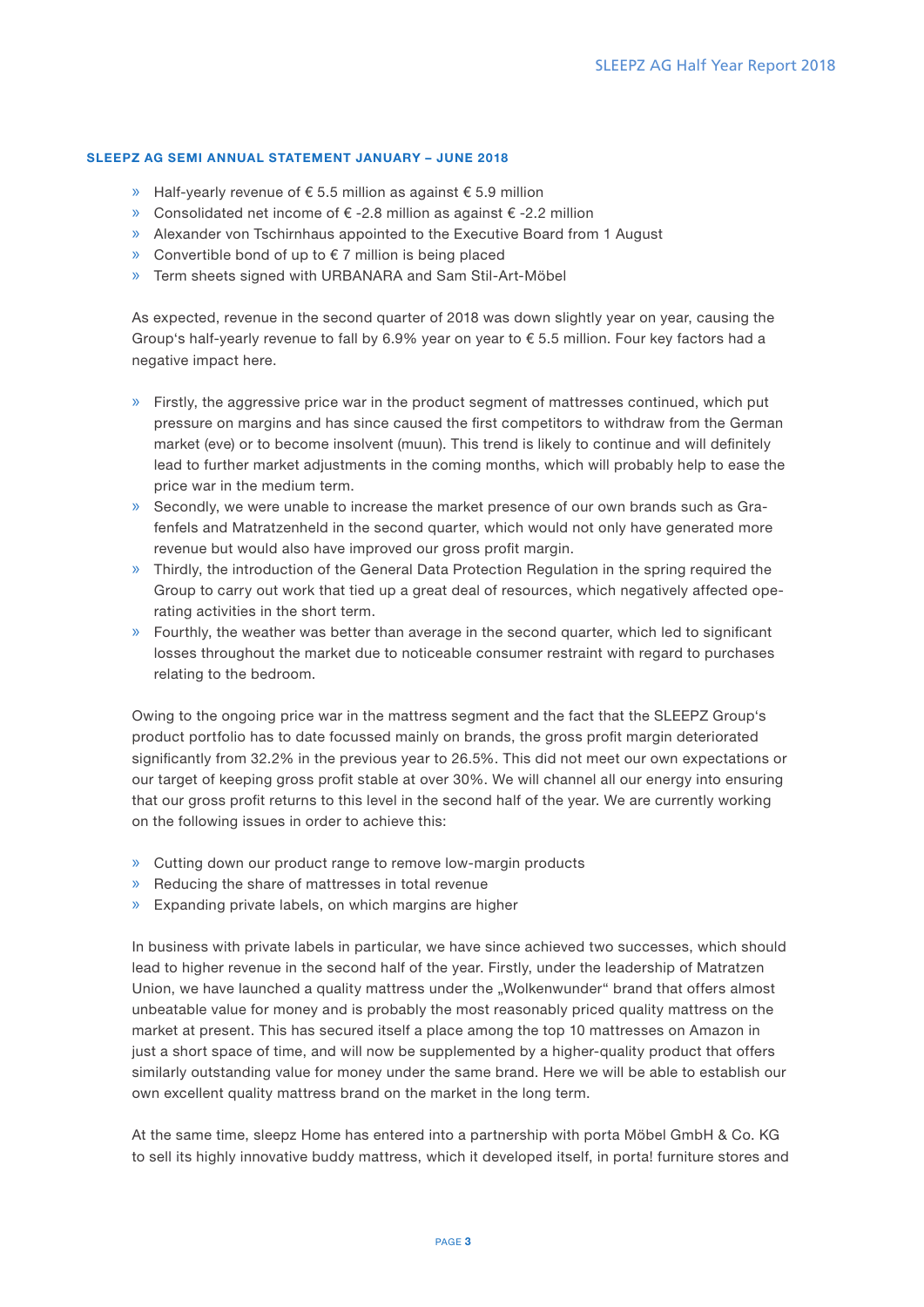in porta's online shop www.porta.de from this autumn. This not only attests to our Group's innovative strength, but will also allow it to tap into a major B2B channel, which can make a significant contribution to the Group's revenue.

The high cost-of-materials ratio and slight decline in revenue caused gross profit to fall by more than € 0.4 million year on year to € 1.4 million. This gross profit was nowhere near sufficient to cover the Group's costs, which had increased further, partly as a result of the acquisition and integration of Cubitabo GmbH. This caused the consolidated loss to increase to  $\epsilon$  2.8 million, compared with € 2.2 million in the first half of 2017.

The bulk of these losses, coming to a combined total of  $\epsilon$  1.9 million, came from sleepz Home GmbH, which had acquired Cubitabo GmbH at the beginning of the year. The two companies had operated with an aggregated monthly loss of around  $\epsilon$  0.3 million in 2017. The aim was to reduce this much more quickly by merging, which we did not manage to achieve in the first half of the year, mainly owing to major structural adjustments. We expect to see a significant improvement here in the second half of the year.

However, the Matratzen Union Group also slid into the red in the first half of the year with losses of € 0.2 million, although it expects to return to a profit in the second half.

SLEEPZ AG itself closed the first half of 2018 with a negative result of just under  $\epsilon$  0.7 million, the same level as in the previous year. Without any special projects, holding costs are expected to be around € 1.2 million in the medium term. Assuming that a contribution of 2% of consolidated revenue is paid to the holding company, the holding would be expected to be able to cover its costs at consolidated revenue of € 60 million or above.

To strengthen the holding company in terms of personnel, Alexander von Tschirnhaus was appointed to the Executive Board from 1 August 2018. He is also Managing Director of sleepz Home and Cubitabo. As a member of the Executive Board, Mr von Tschirnhaus will initially be responsible for purchasing, products, marketing and sales, along with the operational management of the subsidiaries. Further reinforcement is planned for 2018 if possible, while at the same time the service agreement with bmp Ventures AG is to be reduced, the first stage of which was completed on 1 August.

The SLEEPZ Group's listing in the regulated market means it has a cost structure that will require it to grow quickly into a larger revenue class. Because of this, it has looked intensively at possible further acquisitions in recent months. It has entered into more in-depth talks with two companies, which in both cases has led to the signing of a term sheet regarding a takeover of the companies in exchange for the issue of shares in SLEEPZ AG. If both acquisitions are implemented successfully, the SLEEPZ Group will be able to grow into a revenue class of around € 50 million in 2019. The first company is Berlin-based URBANARA GmbH with around 45 employees, which expects to generate revenue of approximately  $\epsilon$  8 million in 2018. The company has built up its own strong brand, URBANARA, primarily in the field of household textiles and home accessories, and sells these mainly through its own web shops www.urbanara.de and www.urbanara.co.uk and on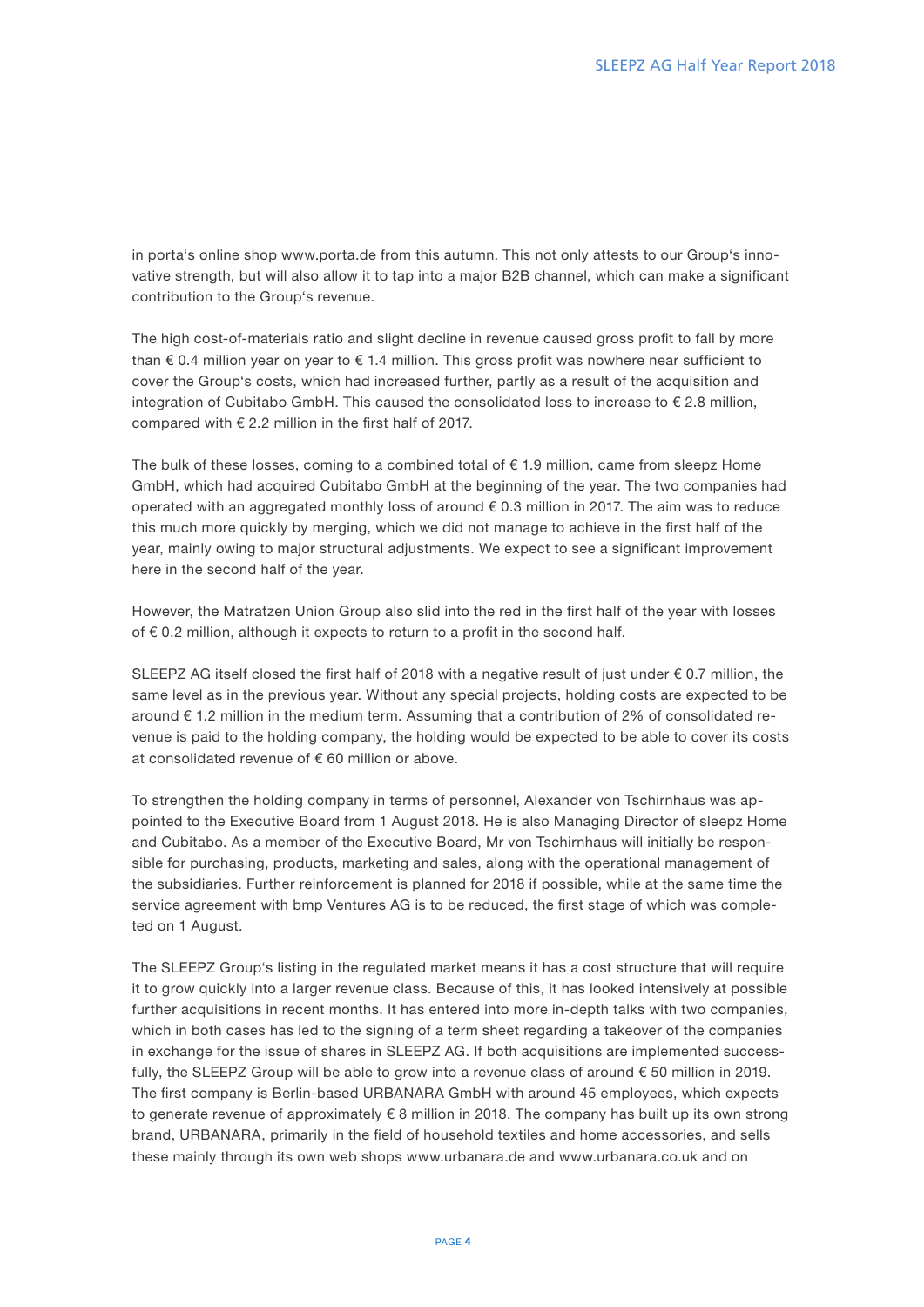Amazon. URBANARA's own-brand approach allows it to achieve a gross profit margin of around 50% and ensures strong customer loyalty, which meant that 44% of revenue came from existing customers in 2017. URBANARA is growing steadily at over 20% p.a. and, although it is still in the red, expects to break even in 2019.

The SLEEPZ Group expects the takeover of URBANARA to have several positive effects:

- » With Managing Director Christian Salza and his team, the SLEEPZ Group will gain outstanding managers in the e-commerce segment. Christian Salza's previous positions before joining URBANARA included Head of Commercial at home24, where he was responsible for purchasing, category management and pricing, among other areas. He took over the management of URBANARA in early 2017 in a difficult situation and within the last 18 months has successfully restructured and stabilised the company.
- » In the last few years, URBANARA has succeeded in building up a high-quality brand that is strong on design in the home and living segment. URBANARA's products will expand and complement the Group's ranges, and can be sold very easily through the Group's distribution channels.
- » URBANARA has an excellent understanding of IT and BI, which the Group will be able to benefit from on a lasting basis.
- » The focus on 100% private labels will significantly increase the Group's gross profit.

The second company is Sam Stil-Art-Möbel GmbH, which is based in Kirchheimbolanden in Rhineland-Palatinate. SAM has focussed on furniture – primarily from Asia and eastern Europe – that offers good value for money, and also sells it exclusively under its own brands. SAM develops its own product ideas and buys through long-standing contacts in Asia. The products are then sold under the company's own brands, mainly through its own web shops www.stilartmoebel.de and www.bad11.de. The product portfolio still focusses on beds, although other types of products have been added over the years, including bathroom and garden furniture. SAM anticipates revenue of around € 15 million for 2018 and generally operates at a slight profit. We expect the following positive effects from the takeover of SAM:

- » SAM has extensive storage capacity, currently totalling around 30,000 sq m, and will be able to take over storage functions for the Group, particularly in the large furniture segment. In the medium term, this will allow the Group's current storage capacity to be reduced or organised in a more focussed way.
- » SAM's considerable experience of purchasing in Asia will enable it to improve the entire Group's sourcing.
- » SAM's products can also be sold through the Group's numerous channels without any problems, so we expect revenue to be boosted.

The plan is to carry out both acquisitions by way of non-cash contributions in exchange for the issue of SLEEPZ shares. Based on current valuations, each of which must be confirmed by a report on the non-cash contribution, the takeover of URBANARA will lead to the issue of just under 5.2 million shares from the current authorised capital of around 6.2 million shares. In the case of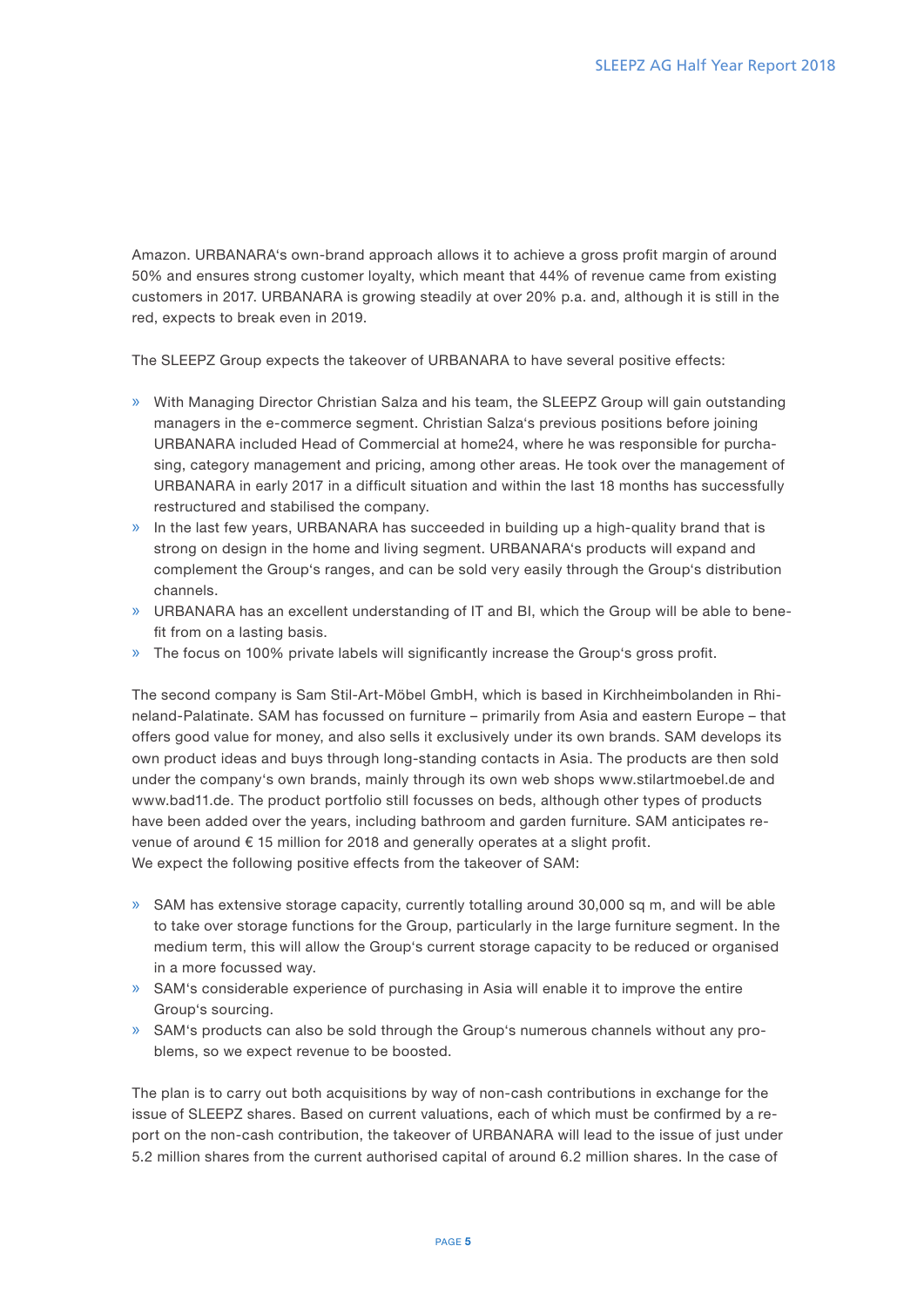SAM, the current valuation will lead to the issue of a further 4 million shares, which will then have to come from new authorised capital. An Extraordinary General Meeting may therefore be convened following a successful takeover of URBANARA, which would have to pass a resolution on such new authorised capital.

However, the two acquisitions can be implemented only if the SLEEPZ Group is able to raise the necessary growth capital. A convertible bond worth up to € 7 million is being placed in connection with this; the placement is expected to be concluded in early October. If the bond is placed successfully, both acquisitions can go ahead.

## **OUTLOOK**

We expect revenue to improve significantly in the second half of 2018 and in this respect continue to anticipate growth of a low double-digit percentage for the 2018 business year as a whole excluding acquisitions. We need to catch up to some extent in terms of revenue in order to achieve this, but the anticipated success of our "Wolkenwunder" and "buddy" brands and the withdrawal of some competitors are expected to help ensure decent growth in revenue.

With regard to earnings, we expect to see a significant improvement in the second half of 2018 compared with the first half of the year, mainly owing to a substantial reduction in losses at sleepz Home. This is partly because additional integration costs will no longer apply and also because we expect to leverage synergies once integration is complete.

The SLEEPZ Group requires further liquid funds in order to finance its own activities in the fourth quarter. If the placement of the convertible bond does not produce any results, SLEEPZ AG will have to seek alternative sources of financing in the short term. However, we currently expect to be able to raise the necessary capital for expansion.

Berlin, September 2018

Oliver Borrmann Alexander von Tschirnhaus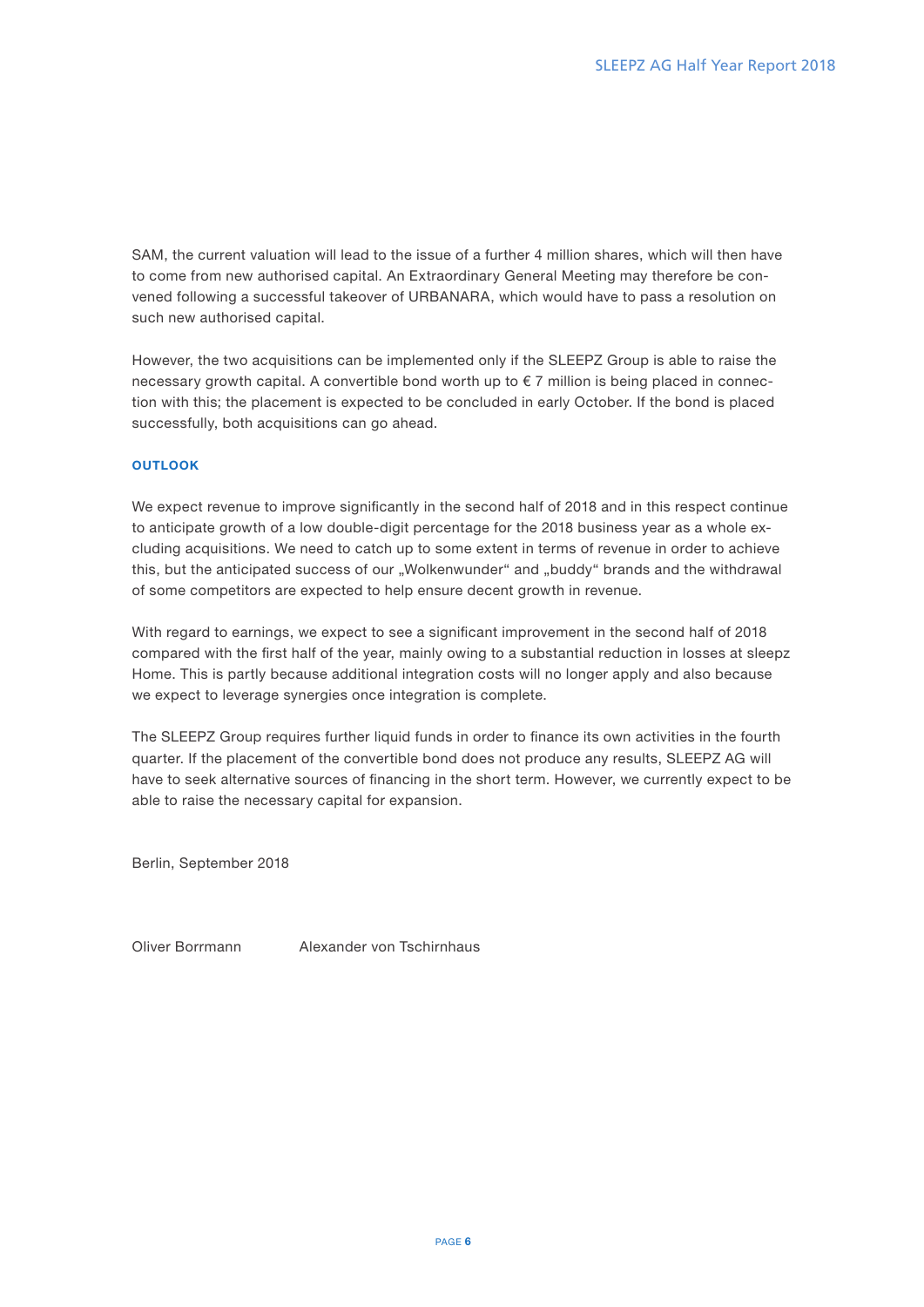# Group Management Report of SLEEPZ AG as per 30 June 2018

## Basic Information about the Group

## BUSINESS MODEL

The SLEEPZ Group is an e-commerce group of companies that positions itself as the "Union for Sleeping and Living Culture" in the Home & Living segment, with a focus on sleep environments.

The subsidiaries of the SLEEPZ Group sell a complete range of products, mainly relating to the "bedroom furniture, bedding goods and home textiles" sector, and develop private labels for their own sale and distribution by third parties. A multi-channel approach is used for sales, most of which are currently to B2C customers in Germany. Sales take place through the group's own web shops, a wide range of marketplaces and bricks-and-mortar stores.

Having focussed on sleep products to date, the SLEEPZ Group is gradually expanding this to include the home and living market through a buy and build strategy. This means that the product ranges will be expanded.

As at 30 June 2018, the SLEEPZ Group employed 70 staff (excluding the Executive Board), which represents as many employees as before year on year.

In addition, the statements regarding the SLEEPZ Group's business model in the 2017 annual report continue to apply.

## ORGANISATIONAL STRUCTURE OF THE GROUP/MANAGEMENT SYSTEM

sleepz Home GmbH, Ludwigsfelde, acquired 100% of shares in Cubitabo GmbH, Berlin, with effect from 3 January 2018. In this context, the share held by SLEEPZ AG in sleepz Home GmbH initially fell to 40.62%; however, a voting agreement ensured that it continued to have control of the company for the time being.

In the meantime, the shares in sleepz Home that were not already owned by SLEEPZ AG at the beginning of the reporting period have been almost fully transferred to SLEEPZ AG by means of a non-cash capital increase. SLEEPZ AG's share capital increased upon entry of the non-cash capital increase in the company's commercial register on 7 May 2018. Since then – and as at 30 June 2018 – it has amounted to  $\epsilon$  12,443,554.00, divided into the same number of no-par-value bearer shares each accounting for a proportionate share of  $\epsilon$  1.00 in the share capital; since the noncash capital increase was entered in the commercial register, the stake owned by SLEEPZ AG in sleepz Home GmbH has been 92.03%.

The additional statements in the 2017 annual report regarding the SLEEPZ Group's organisational structure and management system, including with respect to financial key figures, continue to apply.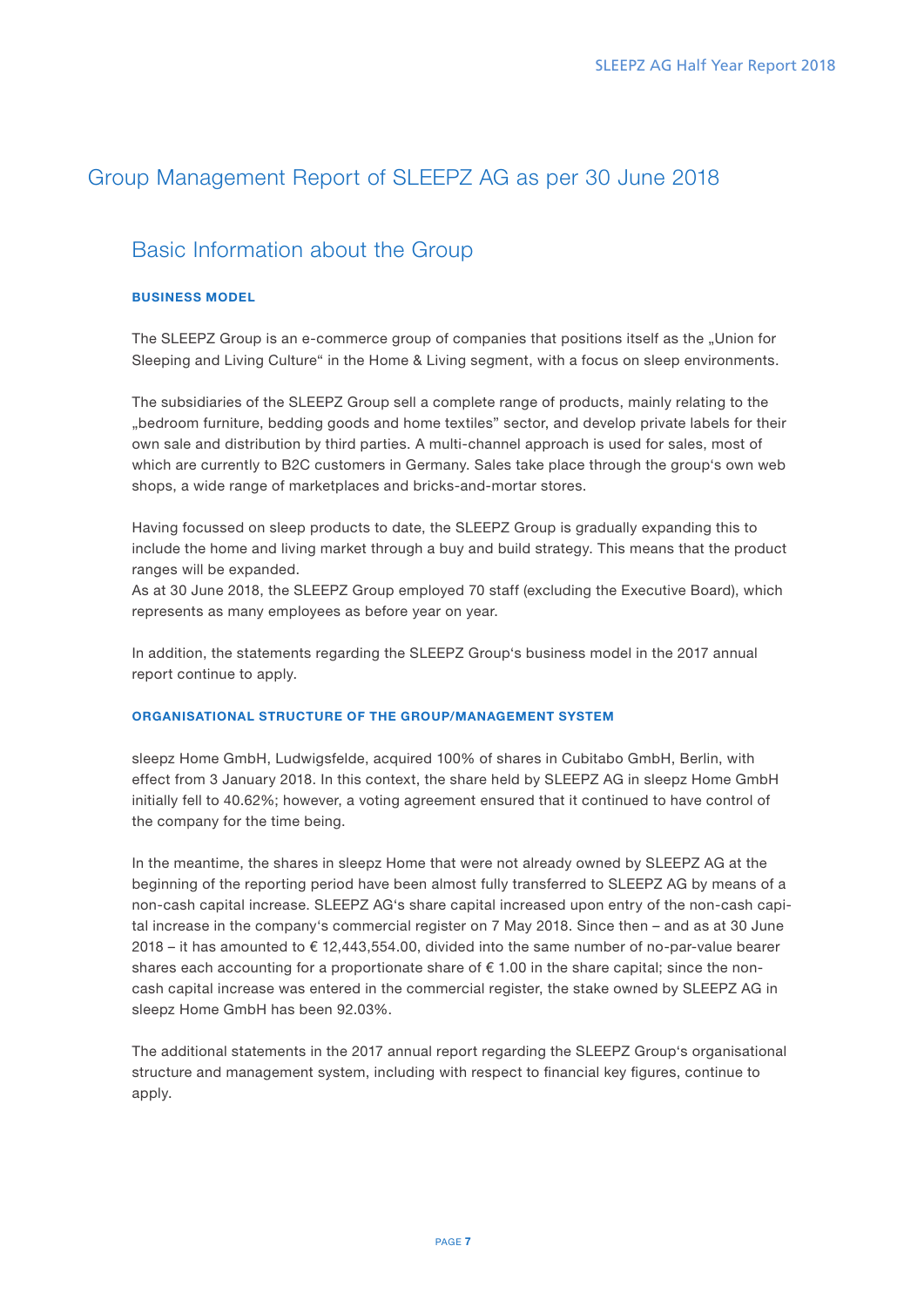## Economic Report

## A. GENERAL ECONOMIC AND INDUSTRY-SPECIFIC CONDITIONS

## General economic and industry-specific conditions

According to the Federal Statistical Office, revenue in the German retail sector increased year on year by 3.0% in nominal terms or 1.4% adjusted for price changes in the first half of 2018. However, revenue in the segment of "Furnishings, household appliances, building supplies" contracted slightly by 0.4% (in nominal terms) or 0.7% (adjusted for price changes).1

Online trading recorded significant growth in the first half of 2018. According to Bundesverband E-Commerce und Versandhandel Deutschland e.V. (behv), a German association of online retailers and mail-order companies, gross revenue rose by a total of 11.1% from just under € 27.2 billion as at 30 June 2017 to slightly over € 30.2 billion as at 30 June 2018. behv has maintained its forecast of revenue of € 63.9 billion for the online retail sector for 2018 as a whole, which would represent growth of about 9.3% compared with 2017.<sup>2</sup>

No up-to-date information is available regarding the revenue performance of online furniture retailers in the first half of 2018. However, overall economic conditions, economic development and consumer sentiment did not change significantly in the first half of 2018, and at present there are no indications that substantial changes can be expected here in the second half of 2018. The assumptions about market development made in the 2017 annual report have thus been maintained in this respect.

## Competitive situation and company's position on the market

The furniture trade is continuing to undergo consolidation. This development is being driven by customers' growing interest in purchasing furniture online and simultaneous efforts by retailers that until now have operated primarily through bricks-and-mortar shops and/or chain stores to further expand their online activities. At the same time, online competitors of SLEEPZ are also keen to expand their position on the market, whether through acquisitions or by raising growth capital for their companies.

On the other hand, when it comes to companies pursuing a "one fits all" mattress concept, it is becoming clear that this business model has limited potential. The British mattress start-up Eve has withdrawn from the German market, for example.

SLEEPZ remains convinced that it is in principle in a good position to grow in future and expand its position on the market, with its subsidiaries whose broad product range encompasses wellknown brands and private labels, its multi-channel approach to sales and its excellent fulfilment. However, it needs further capital to be able to drive forward its buy and build strategy quickly.

<sup>1</sup> https://www.destatis.de/DE/PresseService/Presse/Pressemitteilungen/2018/07/PD18\_280\_45212.html 2 behv: Press releases dated 14 April 2018 and 8 July 2018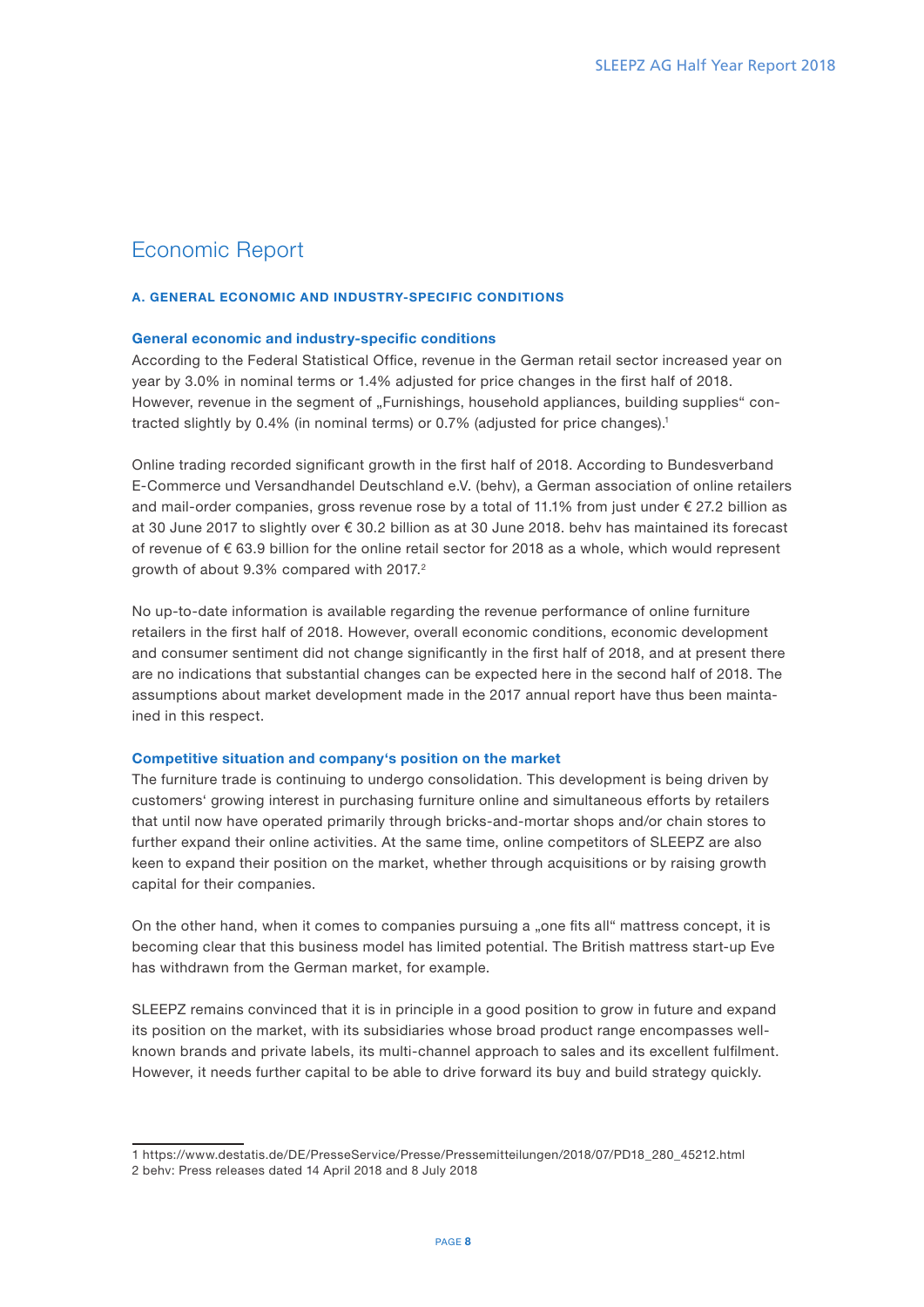## B. BUSINESS PERFORMANCE

The SLEEPZ Group's business performance in the first half of 2018 was unsatisfactory, with revenue declining slightly further despite the first-time consolidation of Cubitabo GmbH as a subsidiary of sleepz Home GmbH.

The takeover of Cubitabo GmbH and its subsequent integration into sleepz Home GmbH tied up a lot of management capacity at both companies, particularly as it was not only the staff that had to be merged; the Cubitabo shops also had to be integrated into inventory management at sleepz Home GmbH. This resulted in a series of technical adjustments, which negatively affected the performance of some shops in the short term. The non-cash contribution of sleepz Home GmbH into SLEEPZ AG was then successfully implemented in May. On the whole, the takeover led to slight growth in revenue at sleepz Home GmbH.

However, the low gross profit margin due to tough price competition is causing concern. Product ranges will need to be adjusted here to enable gross profit to improve, as otherwise it will not be possible to make sleepz Home GmbH profitable. There is therefore also a focus here on expanding private labels, among other things.

The Matratzen Union Group3, on the other hand, continued to lose revenue. This is due to Matratzen Union's focus on mattresses and beds, as an intensive price war continues to rage in the brand-name mattress segment in particular, where customer acquisition costs can partially no longer be covered sufficiently. Moreover, the company lost an important manufacturer, which led to a further decline in revenue. The company has since managed to win back this manufacturer.

The management has initiated appropriate countermeasures to escape from this price war as far as possible. A simple, high-quality mattress has been developed under the private label "Wolkenwunder", which has the potential to become the price leader on the market in the long term. Marketing began at the end of the second quarter and several hundred mattresses are already being sold every week. "Wolkenwunder" has established itself among the top 10 mattresses on Amazon.

Overall, the first half of 2018 was therefore very challenging for the Group, although revenue was still in line with forecasts. However, the gross profit margin was lower than expected, while the integration and necessary restructuring of sleepz Home/Cubitabo proved more costly than planned, which meant that the loss for the first half was larger than anticipated. A significant reduction must be achieved here in the second half of the year.

## RESULTS OF OPERATIONS, NET ASSETS AND FINANCIAL POSITION

#### Results of operations

Consolidated revenue amounted to  $\epsilon$  5.5 million in the first half of 2018 and was thus down barely 7% on the previous year's comparable revenue of  $\epsilon$  5.9 million.

<sup>3</sup> The Matratzen Union Group includes the limited liability company (GmbH) of the same name as well as Markenschlaf GmbH, Ecom Union GmbH and Denkvertrieb GmbH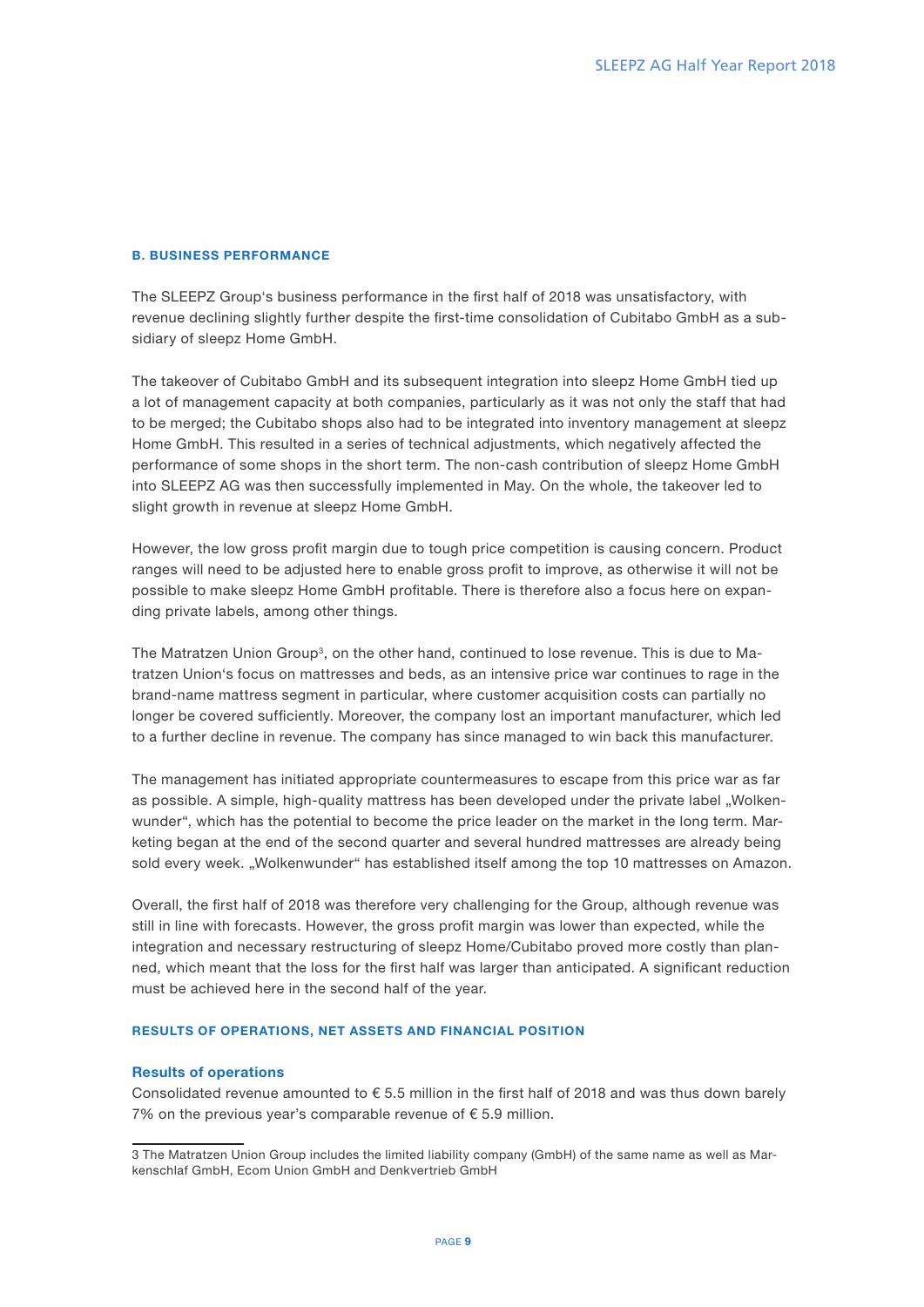€ 2.7 million (previous year: € 2.5 million) of this figure related to sleepz Home GmbH, whereby Cubitabo GmbH, which was acquired at the beginning of 2018, accounted for  $\epsilon$  0.5 million. However, sleepz Home did not achieve the expected revenue growth in the first half of 2018.

The companies in the Matratzen Union Group (Matratzen Union GmbH, Markenschlaf GmbH, Ecom Union GmbH, Denkvertrieb GmbH) achieved consolidated revenue of € 2.7 million in the first six months of the 2018 business year, well below the previous year's figure (€ 3.4 million). The management had decided not to do any business that would involve accepting excessive customer acquisition costs.

Grafenfels Manufaktur GmbH, which sells mattresses under the same name directly through the subsidiaries Matratzen Union and sleepz Home GmbH in exchange for a licence fee, did not make any significant contribution to consolidated revenue.

Material costs for all subsidiaries came to  $\epsilon$  4.0 million, on the level of the previous year's figure of € 4.0 million. The cost-of-materials ratio rose from 67.8% in the first half of 2017 to 73.5%. Gross profit totalled € 1.4 million (previous year: € 1.9 million). The gross profit margin declined accordingly from 32.2% to 26.5%.

The result at subsidiary level came to € -2.2 million. This meant that it had deteriorated compared with the same period of the previous year  $(\epsilon$  -0.8 million).

EBITDA (earnings from operations without interest, taxes, depreciation on property, plant and equipment and amortisation on intangible assets) declined year on year from  $\epsilon$  -1.2 million to  $\epsilon$ -2.7 million. The main reason for this was a larger loss at sleepz Home GmbH. Staff costs came to € 1.3 million, up € 0.3 million year on year (€ +0.4 million at sleepz Home GmbH, owing to the takeover of Cubitabo, and € -0.1 million at Grafenfels, no change at the Matratzen Union Group).

Overall, the Group closed the first half of 2018 with a consolidated net loss of  $\epsilon$  -2.8 million (previous year: € -2.2 million).

## Financial position

| Development of cash and cash equivalents $(TE)$ | 1. HY 2018 | 1. HY. 2017 |
|-------------------------------------------------|------------|-------------|
| Cash flow from operating activities             | $-2.563$   | $-1.320$    |
| Cash flow from investment                       |            |             |
| Cash flow from financing activities             | 2.475      | -1.973      |
| Cash and cash equivalents 1 Jan.                |            |             |
| Cash and cash equivalents 30 June               |            |             |

Cash flow from operating activities deteriorated year on year from  $\epsilon$  -1.3 million to  $\epsilon$  -2.6 million.

Owing to the sale of discontinued operations in 2017, cash flow from investment changed significantly year on year from  $\epsilon$  4,998 thousand as at 30 June 2017 to  $\epsilon$  -32 thousand as at 30 June 2018.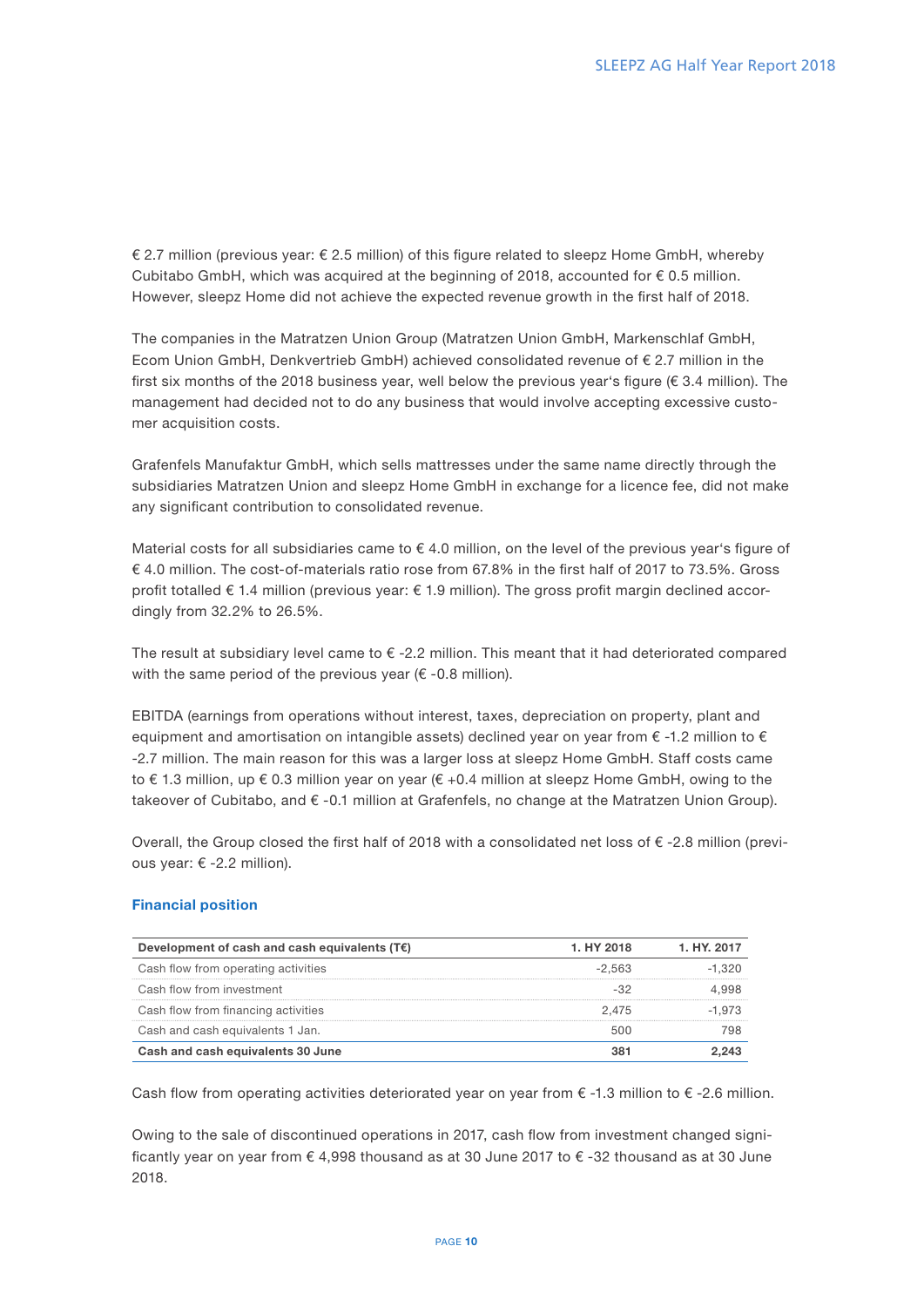Cash flow from financing activities ( $\epsilon$  2.5 million) for the first six months of 2018 was shaped by borrowing, while in the same period of 2017 it was influenced by the implementation of two capital increases on one hand and by the repayment of loans in connection with the sale of discontinued operations on the other.

Cash and cash equivalents totalled  $\epsilon$  381 thousand at the end of the reporting period (previous year: € 2,243 thousand).

## Net assets

Non-current assets, which, along with property, plant and equipment, include intangible assets in particular, primarily goodwill from company acquisitions, came to € 5.19 million as at 30 June 2018 and therefore changed only slightly compared with the end of 2017 ( $\epsilon$  5.15 million). Their share of 62.2% in total assets as at 30 June 2018 had risen slightly compared with 31 December 2017, when it was 59.5%.

|                          | 30.06.2018 | 31.12.2017 |
|--------------------------|------------|------------|
| Intangible assets        | 58.3%      | 55.6%      |
| Other non-current assets | $3.9\%$    | 3.9%       |
| Inventories              | $22.3\%$   | 24 0%      |
| Receivables              | 10.9%      | 8%         |
| Cash at banks            |            | 5.8%       |
|                          |            |            |

On the liabilities side, equity contracted significantly to  $\epsilon$  3.54 million, compared with  $\epsilon$  5.66 million at the end of the previous year. The changes in individual items allocated to equity resulted primarily from the non-cash capital increase of around € 3.5 million carried out in 2018 to purchase shares in sleepz Home GmbH and from ongoing losses in the reporting period.

| Equity in $\epsilon$ thousand          | 30.06.2018 | 31.12.2 |
|----------------------------------------|------------|---------|
| Subscribed capital                     |            |         |
| Capital reserve                        | 3.486      |         |
| Accumulated costs of capital increases | -1.358     | -1.358  |
| Other revenue reserves                 | -5.268     |         |
| Accumulated net loss                   | -5.483     |         |
| Minority interests                     |            |         |
|                                        |            |         |

Thus, the equity ratio fell from 65.3% to 42.5%.

Current liabilities fell by  $\epsilon$  0.6 million, while non-current liabilities increased by  $\epsilon$  2.4 million, mainly owing to borrowing.

Bank loans of  $\epsilon$  0.4 million had been utilised as at 30 June 2018.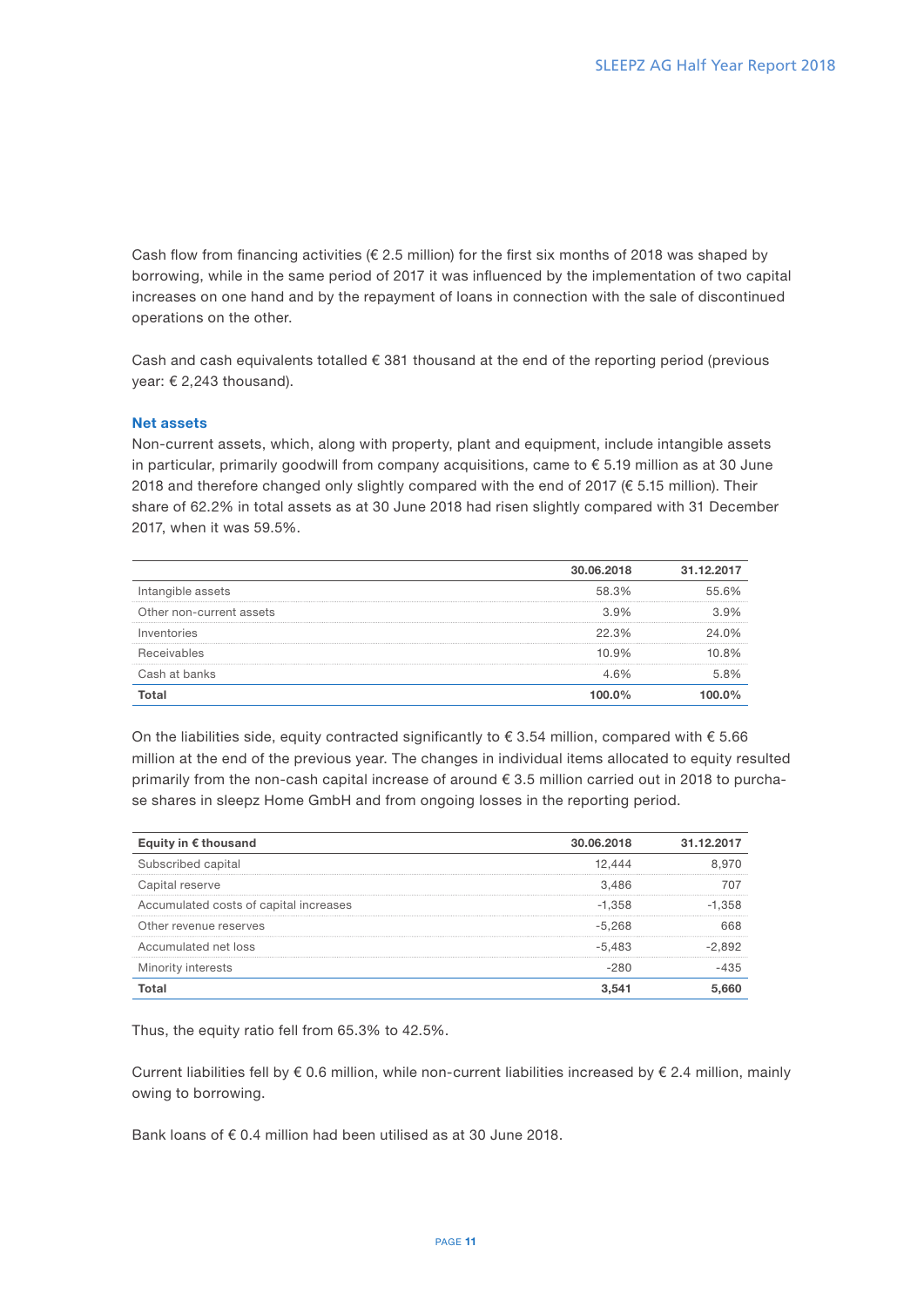## OVERALL STATEMENT ON THE ECONOMIC SITUATION

SLEEPZ AG is anything but satisfied with the Group's business performance in the first half of 2018. Even though the Group's own revenue forecast for the first half of the year was conservative, it was very disappointed with the low gross profit margin of 26.5%. A gross profit margin of well over 30% is essential if the Group as a whole is to become profitable in the medium term. This will be possible only if product ranges are adjusted and private labels strengthened.

The liquidity position is weak in view of current losses, with cash and cash equivalents of  $\epsilon$  381 thousand as at 30 June 2018 and a few overdraft facilities that have not been utilised. The SLEEPZ Group urgently requires injection of further liquidity in the second half of 2018 in order to continue developing and financing its current business operations as planned.

#### SUPPLEMENTARY REPORT

The Executive Board of SLEEPZ AG resolved on 9 August 2018, with the approval of the Supervisory Board, to issue a convertible bond with a total nominal value of up to €7.00 million; the term was set at 36 months and the coupon at 6% p.a. ("convertible bond 2018/2021"). The placement will run until the beginning of October, including a follow-up placement period.

The Executive Board of SLEEPZ AG signed a term sheet on 24 August 2018 with the main shareholders in URBANARA GmbH regarding a complete takeover of the Berlin-based online retailer URBANARA GmbH (www.urbanara.de). The company focusses on household textiles and home accessories under its own URBANARA brand and plans to generate revenue of approximately € 8 million in 2018. The term sheet sets out plans for the takeover to be implemented by way of a non-cash contribution in exchange for the issue of just under 5.2 million new no-par-value bearer shares in SLEEPZ AG, based on a value of  $\epsilon$  1.20 per SLEEPZ share and a total value of  $\epsilon$  6.2 million for URBANARA GmbH.

Implementation, for which the parties are aiming to have a contractual agreement in place by the end of September 2018, is subject to a series of suspensive conditions. In particular, these include confirmation of the aforementioned valuations by a report on the non-cash contribution, which has yet to be commissioned, satisfactory conclusion of due diligence, which has already begun, and raising of the necessary growth financing for the SLEEPZ Group and URBANARA as part of SLEEPZ AG's ongoing convertible bond placement.

Implementation would have an impact on the SLEEPZ Group's results of operations, net assets and financial position.

In addition, the Executive Board of SLEEPZ AG signed a term sheet on 7 September 2018 with the sole shareholder in Sam Stil-Art-Möbel GmbH ("Sam") in Kirchheimbolanden regarding a complete takeover of the online furniture retailer Sam. The company focusses on furniture, which it sells exclusively under private labels, and forecasts revenue of around € 15 million for 2018. The term sheet sets out plans for the takeover to be implemented by way of a non-cash contribution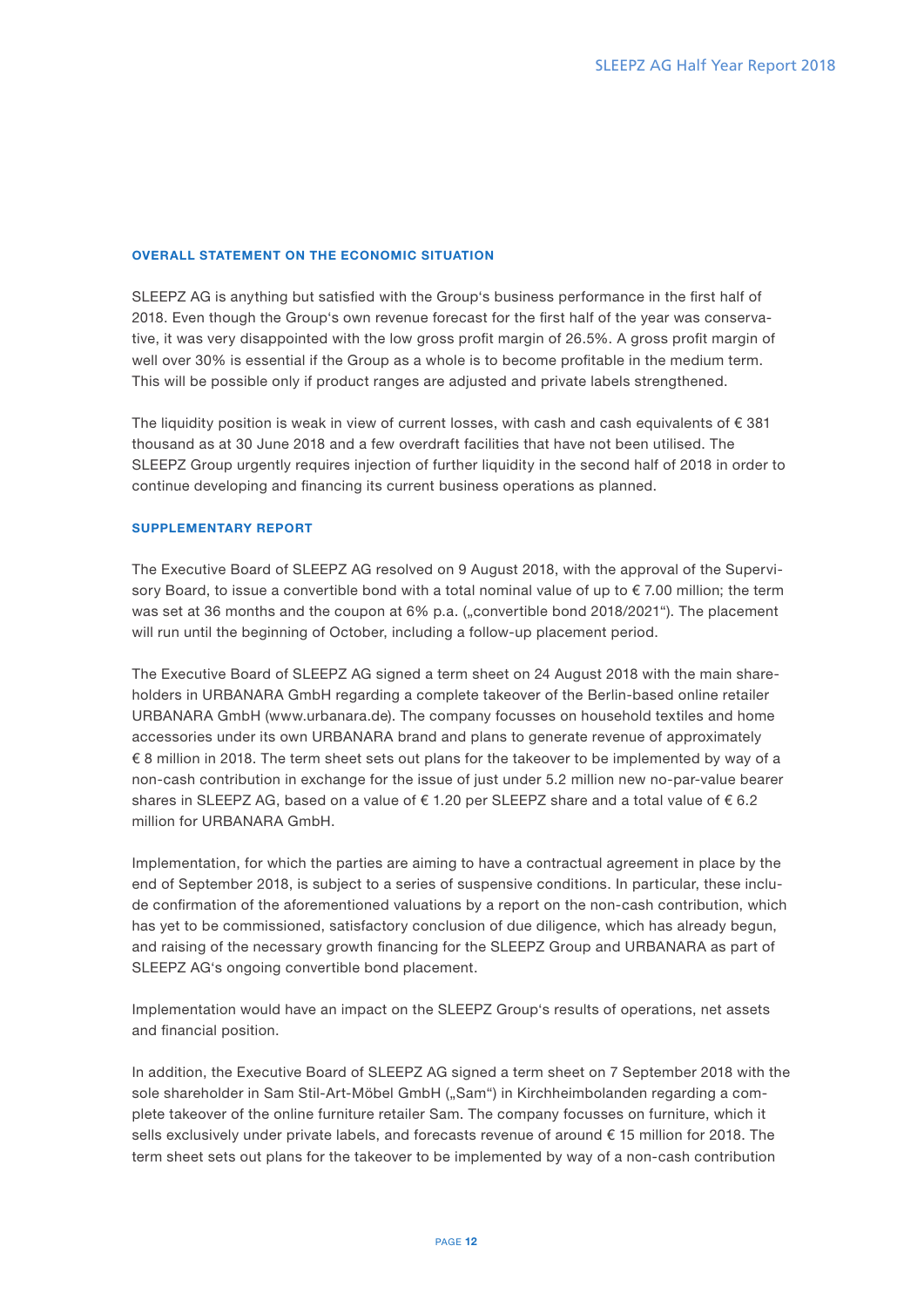in exchange for the issue of 4 million new no-par-value bearer shares in SLEEPZ AG, based on a value of € 1.20 per SLEEPZ share and a total value of € 4.8 million for Sam Stil-Art-Möbel GmbH.

The transaction, which is to be implemented by the end of 2018, is subject to a series of suspensive conditions. In particular, these include confirmation of the aforementioned valuations by a report on the non-cash contribution, which has yet to be commissioned, satisfactory conclusion of due diligence, which has already begun, and raising of the necessary growth financing for the SLEEPZ Group and Sam as part of SLEEPZ AG's ongoing convertible bond placement. Implementation would have an impact on the SLEEPZ Group's results of operations, net assets and financial position.

## Opportunities and Risk Report

The following main changes have occurred compared with the opportunities and risk report in the 2017 annual report; otherwise, the information in the 2017 annual report continues to apply:

## FINANCIAL RISKS

#### Liquidity risk

The subsidiary sleepz Home GmbH is dependent on further injections of liquidity, as it will not be able to meet its financial requirements on its own until it breaks even. SLEEPZ AG is also dependent on a further liquidity injection in the short term, in order to be able to carry out company acquisitions that are necessary for growth.

In view of this, the Executive Board had planned, at the time the opportunities and risk report for the 2017 annual report was written, to carry out a larger capital measure in the second half of 2018 for which a prospectus would be required, and to resume work on a securities sales prospectus in the second quarter of 2018. This has now been put on hold, in order to carry out two acquisitions if possible before drawing up the prospectus. In the meantime, the Executive Board and Supervisory Board therefore resolved on 9 August 2018 to issue a convertible bond with a total nominal value of up to € 7.00 million. The placement and follow-up placement of the convertible bond will run until the beginning of October. If it is not possible to conclude the follow-up placement successfully, SLEEPZ AG must immediately tap into alternative sources of financing to avoid being put at risk. In this context, we continue to rate the risk as high.

## Other financial risks:

The cluster of "financial risks" also includes risks relating to the valuation of the subsidiaries; this valuation is subjected to an impairment test once a year and taken into account in the balance sheet if applicable. These constitute the bulk of the assets side of SLEEPZ AG's balance sheet, which means that any changes in value automatically have a significant impact on the balance sheet. If it is not possible to place the convertible bond successfully, the further financing of the subsidiary will be at risk. This would have a huge impact on the subsidiary's balance sheet value. We rate the risk as high.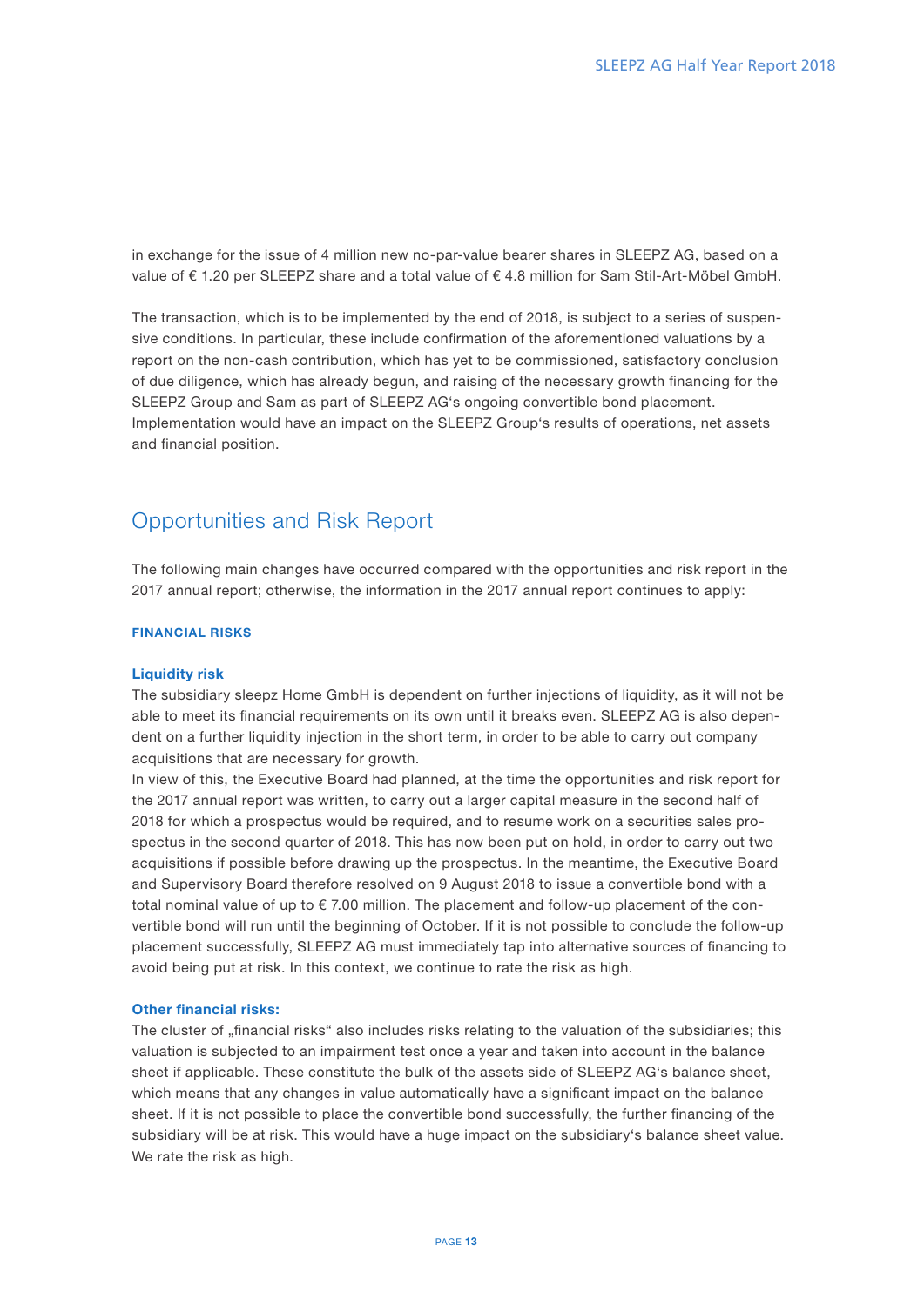## C. OVERALL STATEMENT ON THE RISK AND OPPORTUNITIES SITUATION

Provisions have been made for discernible individual risks in the consolidated financial statements and individual financial statements as at 30 June 2018. Risks that could arise for the Group – and therefore also for SLEEPZ AG – from overall economic development, the market and competition on one hand and from operating activities on the other are limited and manageable, not least in view of the opportunities that arise for the Group in connection with the individual points. However, a requirement is that the Group must continue to receive the necessary liquidity for further growth, particularly from the placement of the "convertible bond 2018/2021". If it succeeds in doing this, the occurrence of the risks described, either individually or together, would not pose a danger to the continuation of the Group as a going concern at present or in the foreseeable future.

## FORECAST REPORT

SLEEPZ AG and its subsidiaries focus on online trading in the market segment "bedroom furniture and bedding".

Overall economic conditions are expected to continue to develop positively in the main market of Germany in 2018, with economic growth forecast to be around 2%. At the same time, internet trade in our business segment "furniture" is growing disproportionately, and we anticipate growth of 10-20% p.a. for the next three years. The sub-segment "sleep products" is also sharing in this development.

The massive price war in the e-commerce sector, particularly in the brand-name mattress segment, led to erosion of the gross profit margin in the first half of 2018. This has already caused some market players to disappear from the market due to insolvency or to withdraw from the German market. We therefore expect the market to stabilise to some extent during the rest of the year. However, it will not be possible to compensate fully in the second half of 2018 for the weak gross profit margin in the first half of the year, even if we expect pressure to ease.

The SLEEPZ Group is still aiming for moderate revenue growth of a low double-digit percentage in the current year. In terms of income, we will strive to significantly reduce our losses in the second half of 2018 following the weak first half of the year, and therefore still expect a slight improvement in consolidated net income.

Where SLEEPZ AG provides services to affiliates, it passes on the costs of these services to the affiliates. However, this is not currently sufficient to cover the services purchased as well as administrative and stock market costs, so we expect SLEEPZ AG as a whole to remain in the red in 2018.

If, after the placement of the convertible bond, SLEEPZ AG's financial situation allows it, the company is planning two acquisitions in the business year, URBANARA and Sam Stil-Art-Möbel.

Berlin, 12 September 2018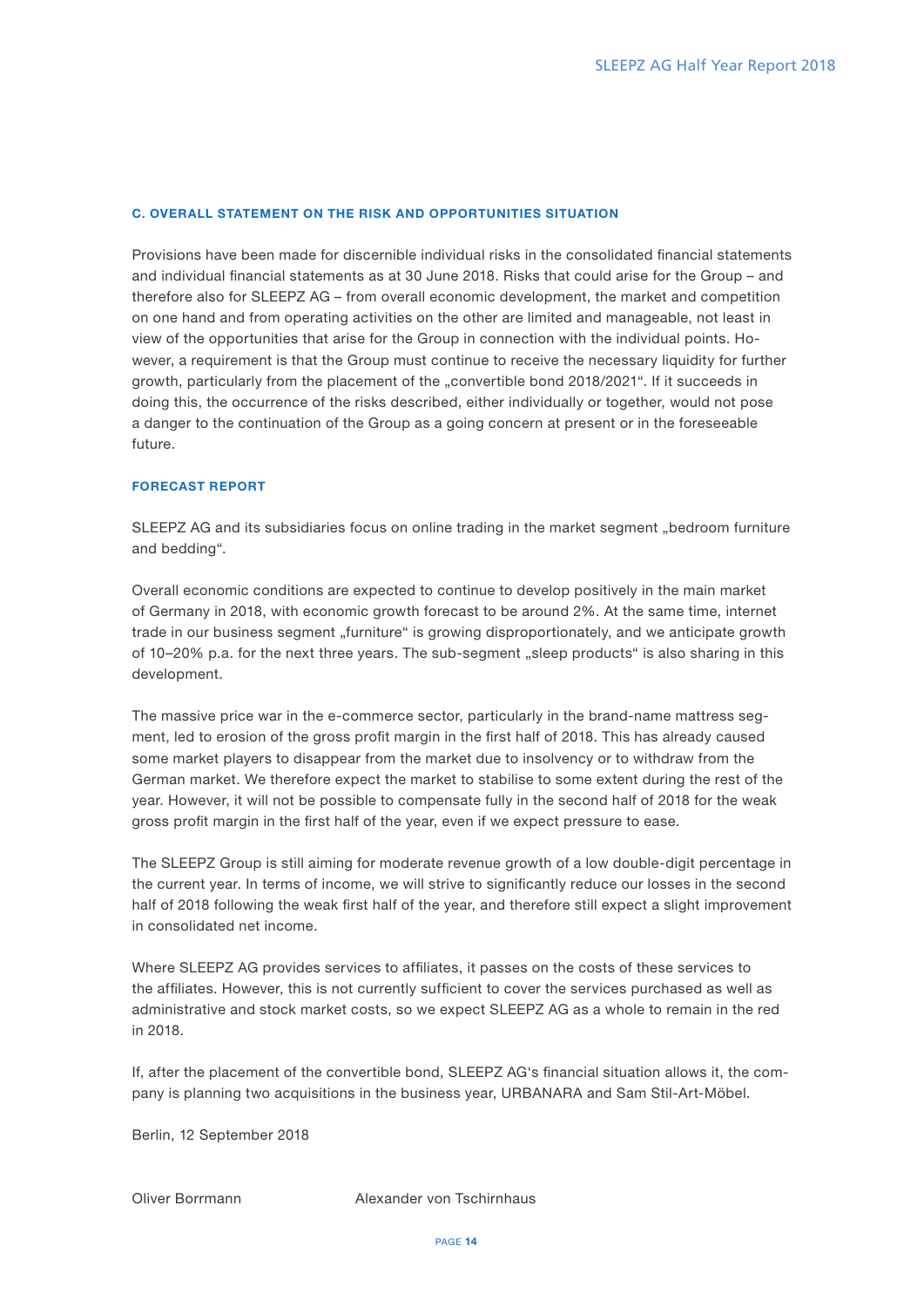# Group Balance Sheet as at 30 June 2018

## ASSETS

|                                | 30.06.2018   | 31.12.2017 |
|--------------------------------|--------------|------------|
|                                | €            | T€         |
| <b>LONG-TERM ASSETS</b>        |              |            |
| Intangible assets              | 4,862,034.69 | 4,815      |
| Tangible assets                | 309,879.10   | 319        |
| Fixed asset securities         | 16,666.00    | 17         |
|                                | 5,188,579.79 |            |
| <b>CURRENT ASSETS</b>          |              |            |
| Inventories                    | 1,856,464.13 | 2,079      |
| Trade accounts receivable      | 335,686.73   | 349        |
| Receivables and other assets   | 576,415.08   | 585        |
| Cash on banks and cash on hand | 381,095.72   | 500        |
|                                | 3,149,661.66 |            |
|                                |              |            |
|                                |              |            |
|                                |              |            |
|                                |              |            |
|                                |              |            |
| <b>TOTAL ASSETS</b>            | 8,338,241.45 | 8,664      |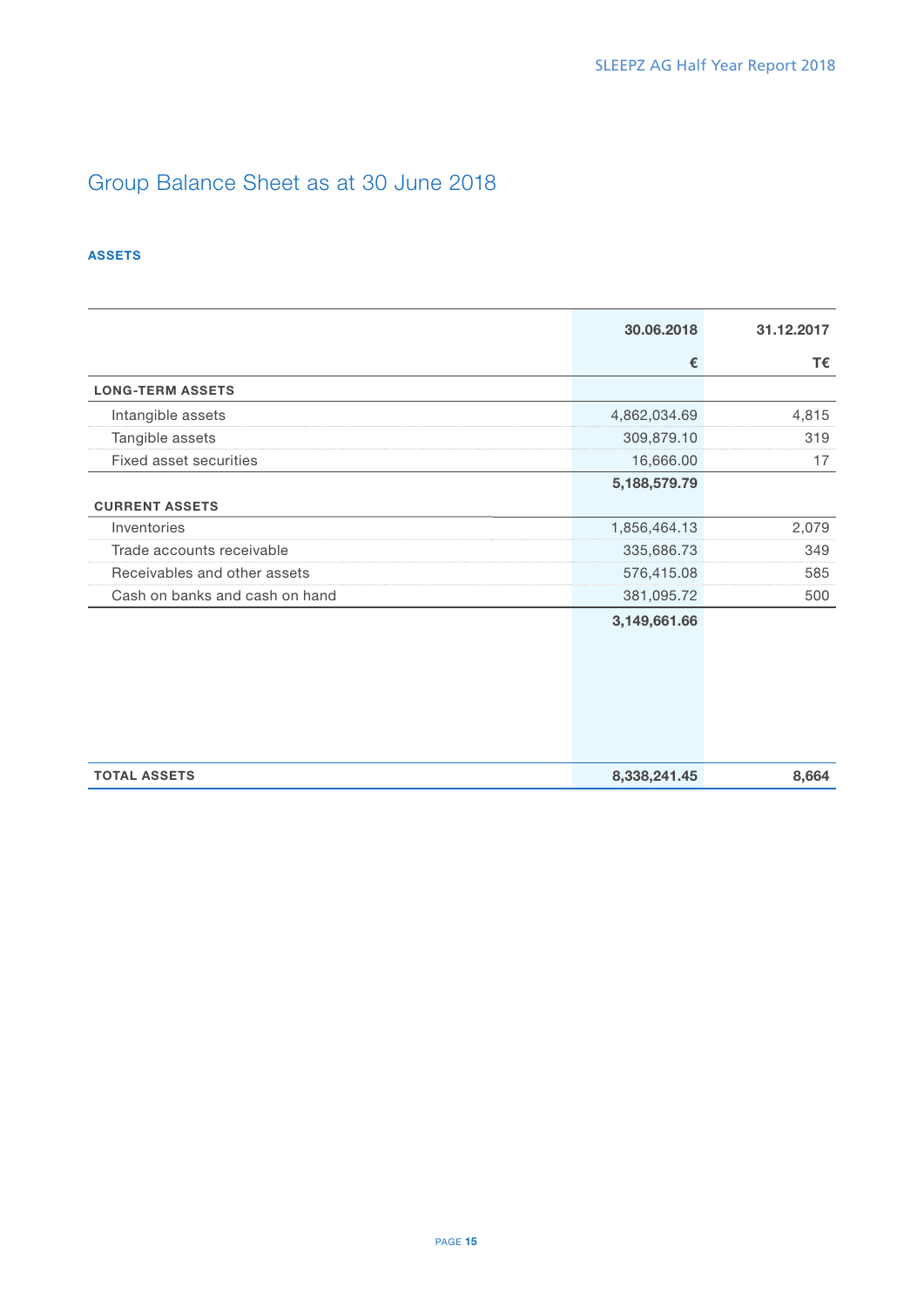## LIABILITIES

|                                        | 30.06.2018      | 31.12.2017 |
|----------------------------------------|-----------------|------------|
|                                        | €               | T€         |
| <b>SHAREHOLDERS' EQUITY</b>            |                 |            |
| Subscribed capital                     | 12,443,554.00   | 8,970      |
| Capital reserves                       | 3,485,952.61    | 707        |
| Accumulated costs of capital increases | $-1,357,944.38$ | $-1,358$   |
| Other revenue reserves                 | $-5,267,708.30$ | 668        |
| Accumulated net loss                   | $-5,482,634.07$ | $-2,892$   |
| <b>Minorities</b>                      | $-279,757.20$   | $-435$     |
|                                        | 3,541,462.66    |            |
| <b>NON-CURRENT LIABILITIES</b>         |                 |            |
| Liabilities towards banks              | 0.00            | 12         |
| Loans                                  | 2,816,913.89    | 396        |
|                                        | 2,816,913.89    |            |
| <b>CURRENT LIABILITIES</b>             |                 |            |
| Trade accounts payable                 | 814,652.47      | 457        |
| Liabilities towards banks              | 444,303.14      | 533        |
| Prepayments received                   | 129,178.25      | 392        |
| Other liabilities                      | 558,273.78      | 1,180      |
| Provisions                             | 33,457.26       | 33         |
|                                        | 1,979,864.90    |            |
| <b>TOTAL LIABILITIES</b>               | 8,338,241.45    | 8,664      |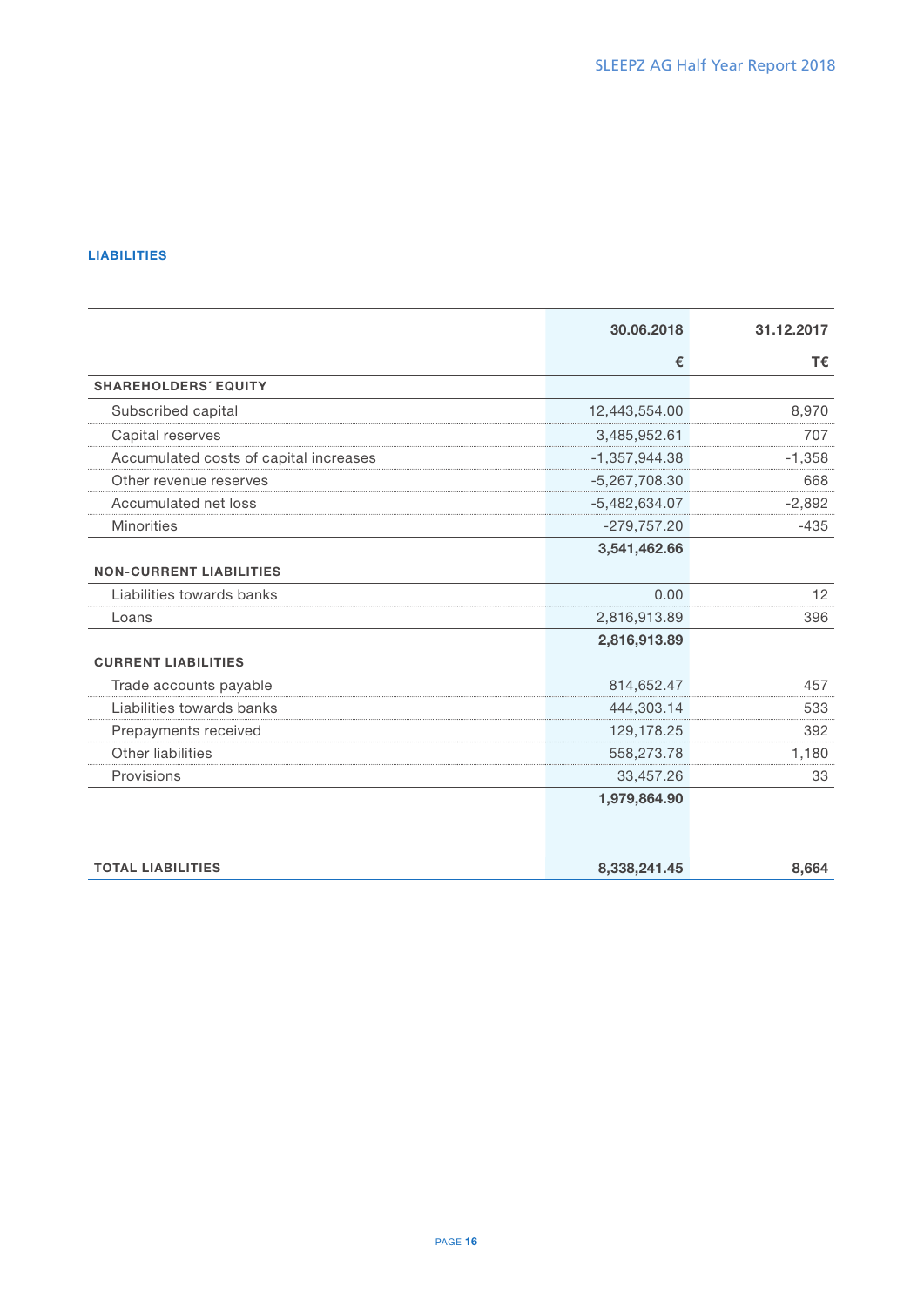# Statement of Comprehensive Income

## FOR THE PERIOD FROM 1.1.2018 TO 30.06.2018

|                                                                  | $1.1.-30.06.$<br>2018 | $1.1.-30.06.$<br>2017 |
|------------------------------------------------------------------|-----------------------|-----------------------|
|                                                                  | €                     | T€                    |
| <b>SALES REVENUE</b>                                             | 5,460,959.64          | 5,865                 |
| <b>OTHER OPERATING INCOME</b>                                    |                       |                       |
| Other operating income                                           | 20,753.78             | 129                   |
| Income from consulting and commissions                           | 9,000.00              | 102                   |
| <b>CHANGE IN INVENTORIES</b>                                     | 0.00                  | -22                   |
| <b>COST OF MATERIALS</b>                                         |                       |                       |
| Cost of sales and services purchased                             | $-4,011,998.38$       | $-3,978$              |
| <b>STAFF COSTS</b>                                               |                       |                       |
| Wages and salaries                                               | $-1,060,540.82$       | $-931$                |
| Social security contributions and costs for pensions and support | $-277,456.95$         | $-165$                |
| <b>DEPRECIATIONS</b>                                             |                       |                       |
| Depreciation on tangible and intangible fixed assets             | $-82,811.43$          | $-133$                |
| <b>OTHER OPERATING EXPENSES</b>                                  | $-2,850,983.22$       | $-2,210$              |
| <b>OPERATING INCOME</b>                                          | $-2,793,077.38$       | $-1,343$              |
| Income from investments                                          | 9,477.82              | 72                    |
| Interest and similiar income                                     | 165.80                | 1.                    |
| Interest and similiar expenses                                   | $-52,079.70$          | $-194$                |
| Income taxes                                                     | $-270.55$             | -31                   |
| <b>RESULT FROM CONTINUING OPERATIONS</b>                         | $-2,835,784.01$       | $-1,495$              |
| Result from discontinued operations                              | 0.00                  | $-754$                |
| <b>CONSOLIDATED NET RESULT</b>                                   | $-2,835,784.01$       | $-2,250$              |
| Share of result of non-controlling interests                     | 245,608.35            | 130                   |
| result attributable to shareholders of the company               | $-2,590,175.66$       | $-2,120$              |
| Earnings per share from continuing operations                    | $-0.25$               | $-0.19$               |
| Earnings per share from discontinued operation                   | 0.00                  | $-0.11$               |
| Earnings per share (diluted and non-diluted)                     | $-0.25$               | $-0.30$               |
| <b>CONSOLIDATED NET RESULT</b>                                   | $-2,835,784.01$       | $-2,250$              |
| Other comprehensive income                                       | 0.00                  | 0                     |
| <b>COMPREHENSIVE INCOME</b>                                      | $-2,835,784.01$       | $-2.250$              |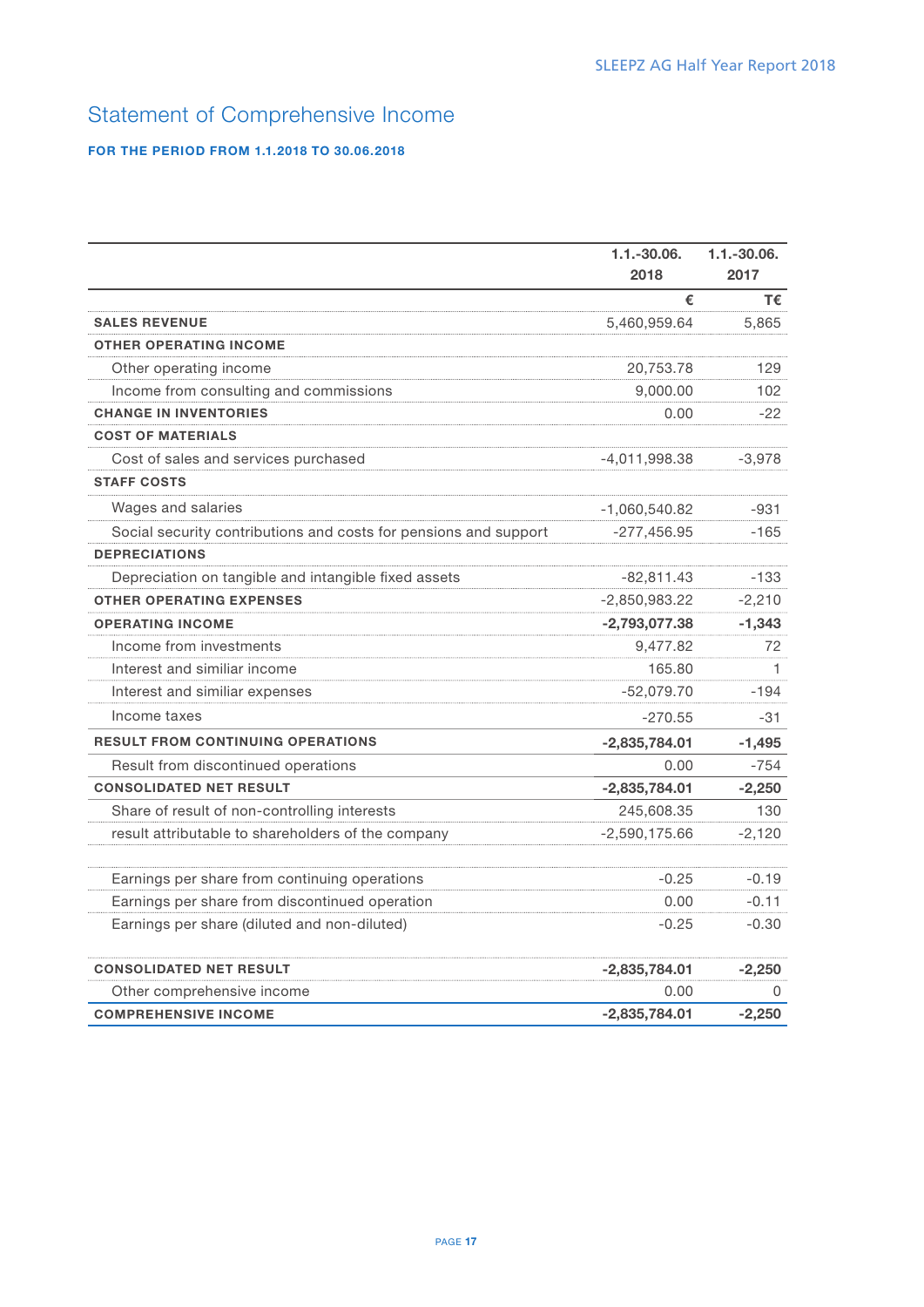# Group Cash-Flow Statement

## FOR THE PERIOD FROM 1.1.2018 TO 30.06.2018

|                                                                          | 2018     | 2017           |
|--------------------------------------------------------------------------|----------|----------------|
|                                                                          | Τ€       | т€             |
| <b>CASH-FLOW FROM OPERATIONS</b>                                         |          |                |
| Consolidated net result                                                  | $-2,836$ | $-2,250$       |
| Result of discontinued operation                                         | $\Omega$ | 754            |
| Depreciation of intangible and tangible assets                           | 83       | 133            |
| Share of result of non-controlling interests                             | 246      | 130            |
| Decrease/(-) increase in assets and increase/(-) decrease in liabilities |          |                |
| Receivables and other assets                                             | 22       | 254            |
| Inventories                                                              | 222      | 184            |
| Other liabilities                                                        | $-299$   | $-502$         |
| Provisions                                                               | 0        | $-22$          |
| <b>CASH-FLOW FROM ORDINARY BUSINESS ACTIVITIES</b>                       | $-2,563$ | $-1,320$       |
| <b>CASH FLOW-FROM INVESTMENTS</b>                                        |          |                |
| Additions to fixed asset securities                                      | $\Omega$ | -4             |
| Additions to intangible and tangible assets                              | $-120$   | $\overline{2}$ |
| Change of the share in subsidiaries                                      | 88       | $\Omega$       |
| Sale of discontinued operations                                          | 0        | 5,000          |
| <b>TOTAL CASH-FLOW FROM INVESTMENTS</b>                                  | $-32$    | 4,998          |
| <b>CASH FLOW-FROM FINANCING</b>                                          |          |                |
| Capital increase                                                         | $\Omega$ | 1,934          |
| Change in liabilities towards banks                                      | $-101$   | $-778$         |
| <b>Minorities</b>                                                        | 156      | $-130$         |
| Loans                                                                    | 2,421    | $-3,000$       |
| <b>TOTAL CASH-FLOW FROM FINANCING</b>                                    | 2,475    | $-1,973$       |
| <b>CHANGE IN LIQUID FUNDS</b>                                            | $-119$   | 1,705          |
| Cash-flow from discontinued operation                                    | $\Omega$ | $-260$         |
| <b>TOTAL CHANGE IN LIQUID FUNDS</b>                                      | $-119$   | 1,445          |
| Cash and cash-equivalents at the beginning of the year                   | 500      | 798            |
| Cash and cash-equivalents at the end of the reporting period             | 381      | 2,243          |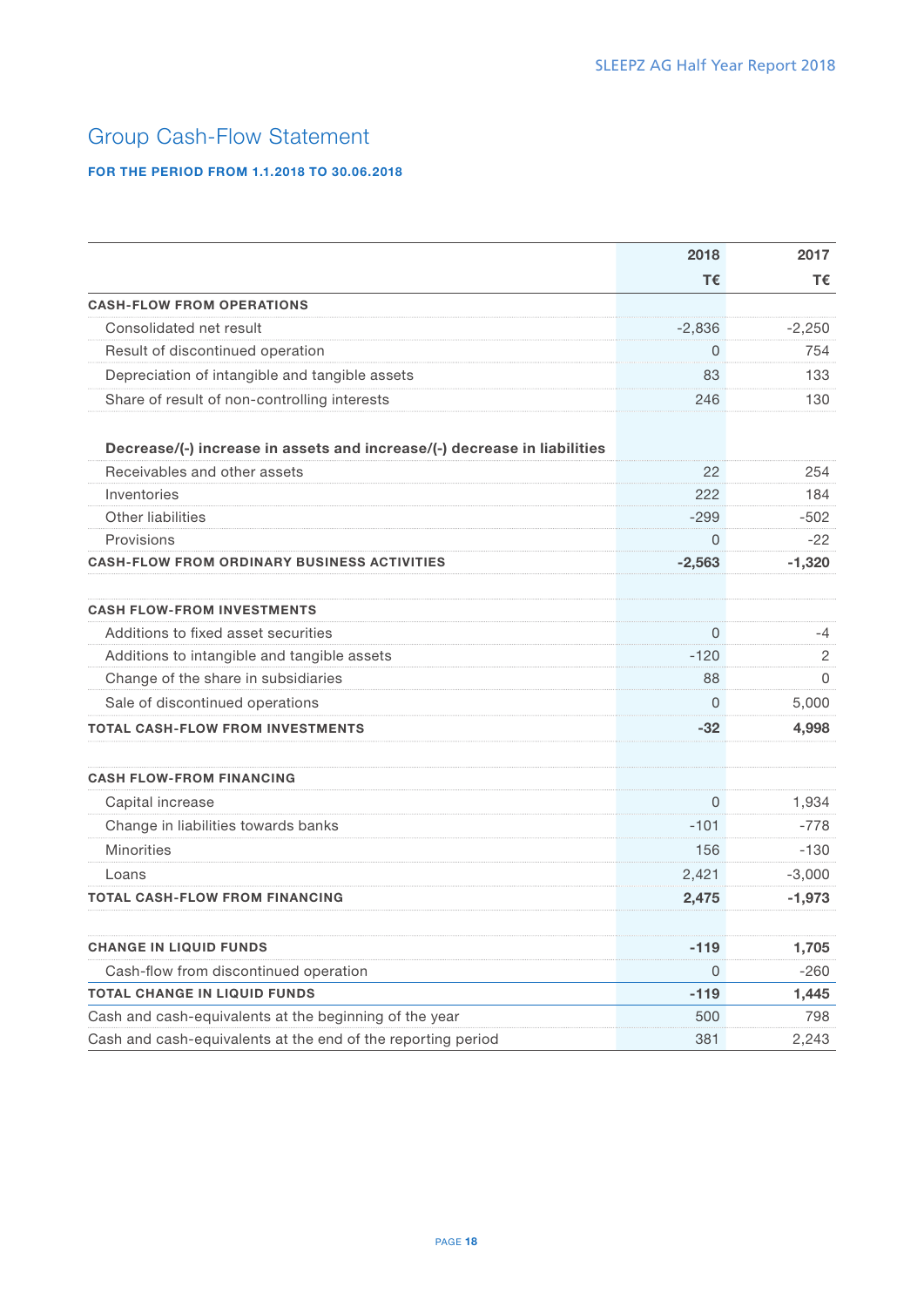# Statement of Changes in Equity

| Figures in $T\epsilon$             | Subscri-<br>bed capital | Capital<br>reserve | <b>Other</b><br>revenue<br>reserves | <b>Minorities</b> | Accumu-<br>lated net<br>result | Total    |
|------------------------------------|-------------------------|--------------------|-------------------------------------|-------------------|--------------------------------|----------|
| <b>EQUITY AS AT 01.01.2018</b>     | 8,970                   | $-649$             | 668                                 | $-435$            | $-2.894$                       | 5,660    |
| Consolidated net result            |                         |                    |                                     | $-246$            | $-2.590$                       | $-2,836$ |
| Capital increase                   | 3.473                   | 2.779              | -5.936                              |                   |                                | 316      |
| Share of non-controlling interests |                         |                    |                                     | 401               |                                | 401      |
| <b>EQUITY AS AT 30.06.2018</b>     | 12,443                  | 2,130              | $-5,268$                            | $-280$            | $-5,484$                       | 3,541    |
| <b>EQUITY AS AT 1.01.2017</b>      | 20,701                  | 1,051              | 668                                 | 340               | $-15,174$                      | 7,586    |
| Capital decrease                   | $-13.801$               |                    |                                     |                   | 13.801                         |          |
| Dissolution of the capital reserve |                         | $-2.659$           |                                     |                   | 2.659                          |          |
| Capital increase                   | 2.070                   | 933                |                                     |                   |                                | 3.003    |
| Share-based compensation           |                         | 26                 |                                     |                   |                                | 26       |
| Consolidated net result            |                         |                    |                                     | -775              | -4.180                         | $-4,955$ |
| <b>EQUITY AS AT 31.12 2017</b>     | 8,970                   | $-649$             | 668                                 | $-435$            | $-2.894$                       | 5,660    |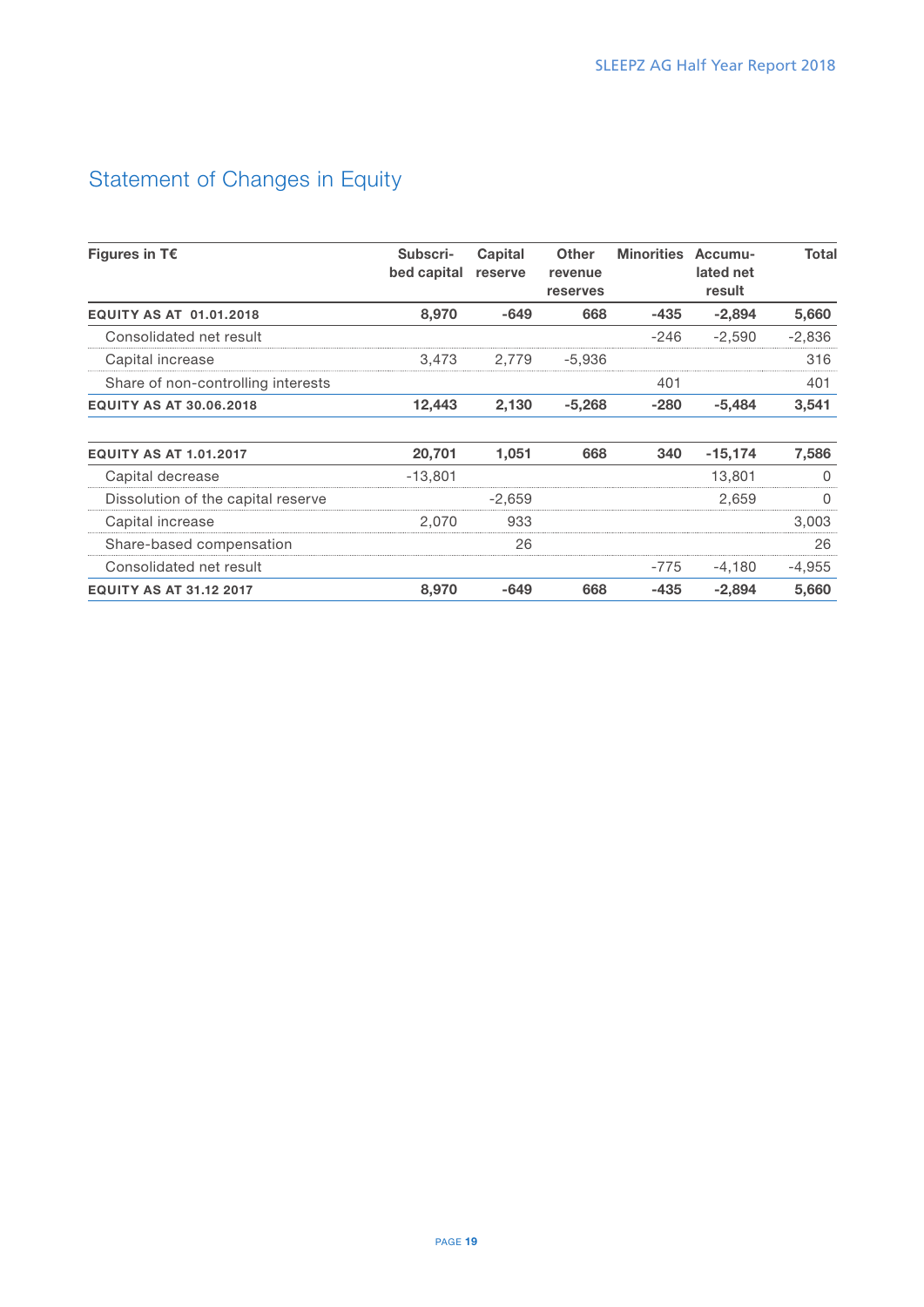## **Notes**

# Accounting in accordance with International Financial Reporting Standards (IFRS)

In accordance with Regulation 1606/2002 of the European Parliament and of the Council, SLEEPZ AG has prepared its annual financial statements for 2017 in accordance with the International Financial Reporting Standards (IFRS) adopted by the European Union. Accordingly, these interim financial statements as at 30 June 2018, which were not reviewed by a person qualified to audit financial statements, were also prepared in compliance with lAS 34 and contain condensed reporting compared to the annual financial statements. All amounts in themselves have been rounded in line with commercial practice; this can result in minor deviations in the addition of figures.

## **GENERAL**

After the reporting date, the Executive Board of SLEEPZ AG, with the approval of the Supervisory Board, resolved to issue convertible bonds with a total nominal value of up to EUR 7 million. The placement will continue until the beginning of October.

Furthermore, SLEEPZ AG has signed a termsheet for the acquisition of 100% of the shares of URBANARA GmbH. The company focuses on home textiles and home accessories under its own brand URBANARA and generates sales in the upper single-digit million euro range. The takeover is to take place against the issue of shares in SLEEPZ AG in the form of a contribution in kind. The share price of SLEEPZ AG was set at EUR 1.20 and the valuation of URBANARA GmbH - after conversion of outstanding convertible loans of EUR 1.1 million - at EUR 6.2 million. In the event of further financing for URBANARA prior to the acquisition by SLEEPZ, the valuation of the company may be adjusted. The final evaluation will take place after confirmation by an expert opinion on the investment in kind to be commissioned.

Also after the reporting date SLEEPZ AG agreed with the sole shareholder of Sam Stil-Art-Möbel GmbH ("SAM" - www.stilartmoebel.de) on a termsheet for the takeover of all shares. The Kirchheimbolanden-based online retailer designs and sells a wide range of furniture. "SAM" generates sales in the lower double-digit million EUR range.

The takeover is to take place against the issue of shares of SLEEPZ AG in the form of a contribution in kind. The share price of SLEEPZ AG was set at EUR 1.20, the valuation of "SAM" at EUR 4.8 million. The final valuation will take place after confirmation by an expert opinion on the investment in kind to be commissioned.

## ACCOUNTING POLICIES

SLEEPZ AG has implemented all accounting standards endorsed by the EU and effective for financial periods from 1 January 2018.

The accounting standards applicable for the first time in the 2018 business year have no significant effect on the presentation of the net assets, financial position and results of operations. A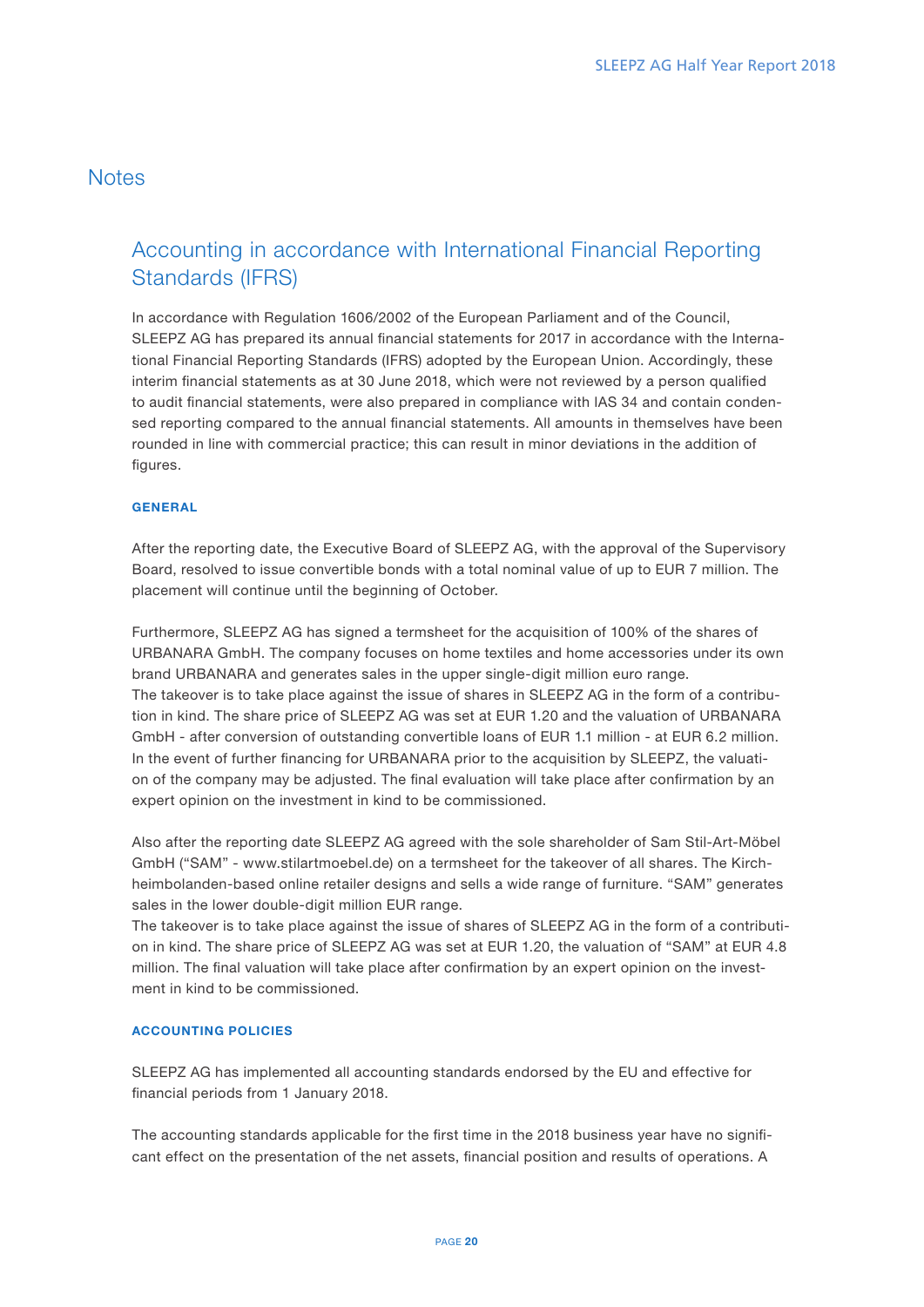detailed compilation of these accounting standards can be seen in the notes to the 2017 annual report.

Otherwise, the same accounting policies were applied in the preparation of the interim financial statements and the calculation of the comparative figures for the previous year as in the 2017 annual financial statements. A detailed description of these methods was also published in the notes to the annual financial statements for the 2017 annual report.

## Notes on the Interim Financial Statement

## 1. BUSINESS PURPOSE

The purpose of the company is to develop and produce economic assets and to trade such assets, particularly in the consumer goods sector, including via subsidiaries, associates and equity investments, as well as to perform consulting services for companies. The company will promote subsidiaries, affiliates and holdings in the long term and pursue a joint business strategy.

SLEEPZ AG has its headquarters at Schlüterstrasse 38, D-10629 Berlin, Germany. SLEEPZ AG is entered in the Commercial Register of the District Court of Berlin-Charlottenburg, Federal Republic of Germany, under the number HR-B 64 077.

## 2. INFORMATION ON SUBSIDIARIES

The interim financial statements include SLEEPZ AG and the subsidiaries over which it exercises control. SLEEPZ AG controls a company if it has power of disposal over that company. This means that SLEEPZ AG has existing rights that grant it the present ability to control material activities. These are activities that materially influence the company's return. SLEEPZ AG is also exposed to fluctuating returns from its involvement in the company or has entitlement to them and has the ability to influence such returns by means of its power of disposal over the company.

Full consolidation of subsidiaries begins at the point in time from which the possibility of control exists and ends when such possibility of control ceases to exist. Generally, consolidation of capital is accounted for using the acquisition method under IFRS 3. This generally requires the acquired assets and liabilities to be recognised at their fair values. If the difference between the acquisition costs and the proportionate share of the remeasured equity of the subsidiary is positive, it is reported as goodwill and is regularly tested for impairment. Any remaining negative difference is recognised in profit or loss in the income statement following a reassessment.

Expenses, income, receivables and liabilities between the fully consolidated companies as well as intergroup profits from supply and service relationships within the group are eliminated. Where applicable, deferred taxes are recognised for consolidation transactions included in the income statement.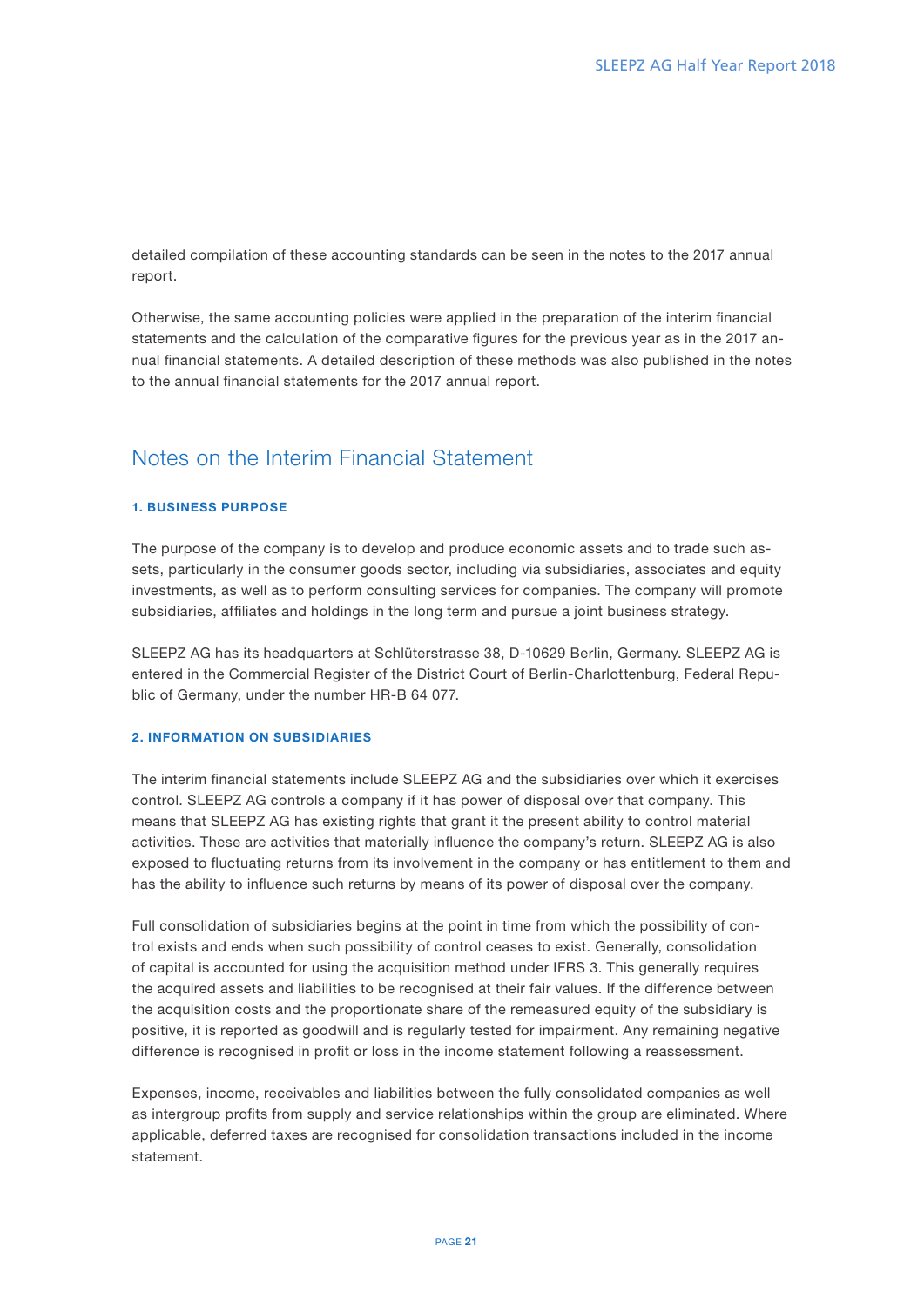## 3. SCOPE OF CONSOLIDATION

| <b>Name</b>                      | <b>Principal activities</b>                                                                                                                                                                                   | <b>Headquarters</b>      | Share of<br>capital<br>and voting<br>rights as at<br>30.06.2018 | Share of<br>capital and<br>voting rights<br>as at<br>31.12.2017 |
|----------------------------------|---------------------------------------------------------------------------------------------------------------------------------------------------------------------------------------------------------------|--------------------------|-----------------------------------------------------------------|-----------------------------------------------------------------|
| sleepz Home<br>GmbH              | Operating and further developing online<br>shops as well as multichannel sales, in parti-<br>cular of bedding and furniture of all kinds                                                                      | Ludwigsfelde,<br>Germany | 92.03%                                                          | 66.8%                                                           |
| Matratzen<br>Union GmbH          | Purchasing and selling mattresses, bedding<br>and sleep systems                                                                                                                                               | Wolfhagen,<br>Germany    | $60.00\%$                                                       | 60.00%                                                          |
| Markenschlaf<br>GmbH             | Trading in goods of all kinds, particularly<br>products relating to sleep, furnishings and<br>living, as well as comparable consumer<br>goods                                                                 | Wolfhagen,<br>Germany    | 60.00%                                                          | 60.00%                                                          |
| Ecom Union<br>GmbH               | Trading in goods of all kinds, particularly<br>products relating to sleep, furnishings and<br>living, as well as comparable consumer<br>goods                                                                 | Wolfhagen,<br>Germany    | $60.00\%$                                                       | $60.00\%$                                                       |
| Denkvertrieb<br>GmbH             | Developing marketing strategies, graphic<br>design and implementation, textual design,<br>selling and trading via internet platforms,<br>developing sales strategies and designing<br>and optimising websites | Wolfhagen,<br>Germany    | 60.00%                                                          | 60.00%                                                          |
| Grafenfels<br>Manufaktur<br>GmbH | Designing, manufacturing and selling<br>mattresses, bedding, bed linen and all other<br>products relating to the theme "sleep"                                                                                | Berlin,<br>Germany       | 100%                                                            | 100%                                                            |

## 4. DISCLOSURES ON RELATED PARTY COMPANIES AND PERSONS

The Company has maintained service relationships with the Executive Board and the Supervisory Board. The compensation system and the amount remained unchanged. The Executive Board, Oliver Borrmann, is a minority shareholder in bmp Ventures AG, with which a service agreement exists.

## 5. RECONCILIATION OF BALANCE SHEET ITEMS TO CLASSES OF FINANCIAL INSTRUMENTS

The table below shows the reconciliation of financial instruments, broken down by carrying amount and fair value, to the balance sheet: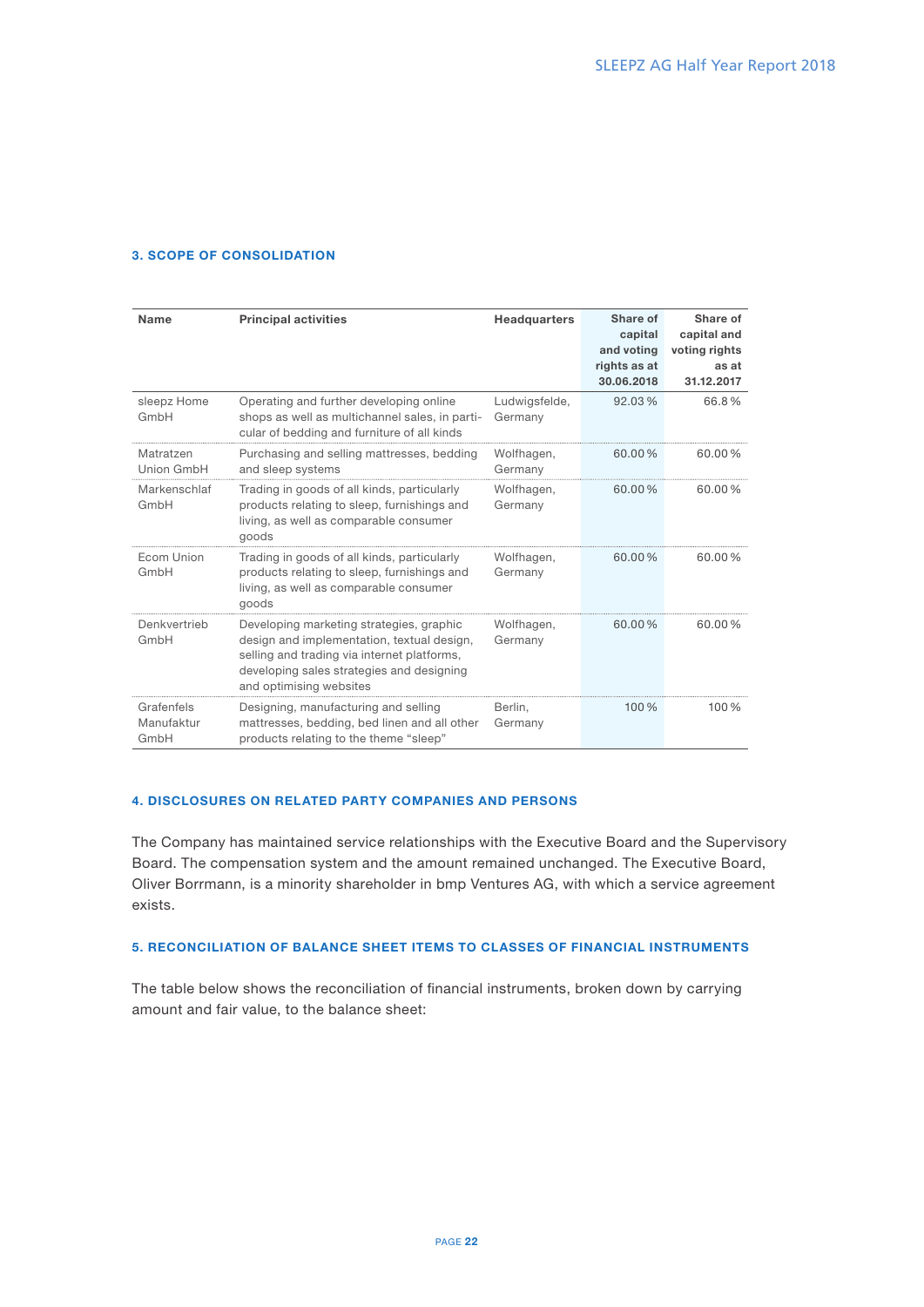| 2018                                                    | At fair<br>value  | At amortized<br>costs | <b>Balance sheet item</b><br>as at 30,06,18 |
|---------------------------------------------------------|-------------------|-----------------------|---------------------------------------------|
| T€                                                      | <b>Book value</b> | <b>Book value</b>     |                                             |
| <b>Non-current assets</b>                               |                   |                       |                                             |
| Fixed asset securities                                  |                   | 17                    | 17                                          |
| <b>Current assets</b>                                   |                   |                       |                                             |
| Trade accounts receivable                               |                   | 336                   | 336                                         |
| Receivables and other assets                            |                   | 576                   | 576                                         |
| Cash in hand and bank balances                          |                   | 381                   | 381                                         |
| <b>Total</b>                                            | 0                 | 1,310                 | 1,310                                       |
| <b>Non-Current liabilities</b><br>Loans                 |                   | 2,817                 | 2,817                                       |
| Liabilities towards banks<br><b>Current liabilities</b> |                   | $\Omega$              | $\Omega$                                    |
| Trade accounts payable                                  |                   | 815                   | 815                                         |
| Liabilities towards banks                               |                   | 444                   | 444                                         |
| Other liabilities                                       |                   | 558                   | 558                                         |
| Advance payments received                               |                   | 129                   | 129                                         |
| <b>Total</b>                                            | 0                 | 4,763                 | 4,763                                       |
| 2017                                                    | $A + f$ oir       |                       | At amortized Ralance sheet item             |

| 2017                           | At fair<br>value  | At amortized<br>costs | <b>Balance sheet item</b><br>as at 31.12.17 |
|--------------------------------|-------------------|-----------------------|---------------------------------------------|
| T€                             | <b>Book value</b> | <b>Book value</b>     |                                             |
| Non-current assets             |                   |                       |                                             |
| Fixed asset securities         |                   | 17                    | 17                                          |
| <b>Current assets</b>          |                   |                       |                                             |
| Trade accounts receivable      |                   | 349                   | 349                                         |
| Receivables and other assets   |                   | 585                   | 585                                         |
| Cash in hand and bank balances |                   | 500                   | 500                                         |
| Total                          | $\mathbf{0}$      | 1,451                 | 1,451                                       |
| <b>Non-Current liabilities</b> |                   |                       |                                             |
| Loans                          |                   | 396                   | 396                                         |
| Liabilities towards banks      |                   | 12                    | 12                                          |
| <b>Current liabilities</b>     |                   |                       |                                             |
| Trade accounts payable         |                   | 457                   | 457                                         |
| Liabilities towards banks      |                   | 533                   | 533                                         |
| Other liabilities              |                   | 780                   | 780                                         |
| Advance payments received      |                   | 392                   | 392                                         |
| Loans                          |                   | 400                   | 400                                         |
| <b>Total</b>                   | 0                 | 2,970                 | 2,970                                       |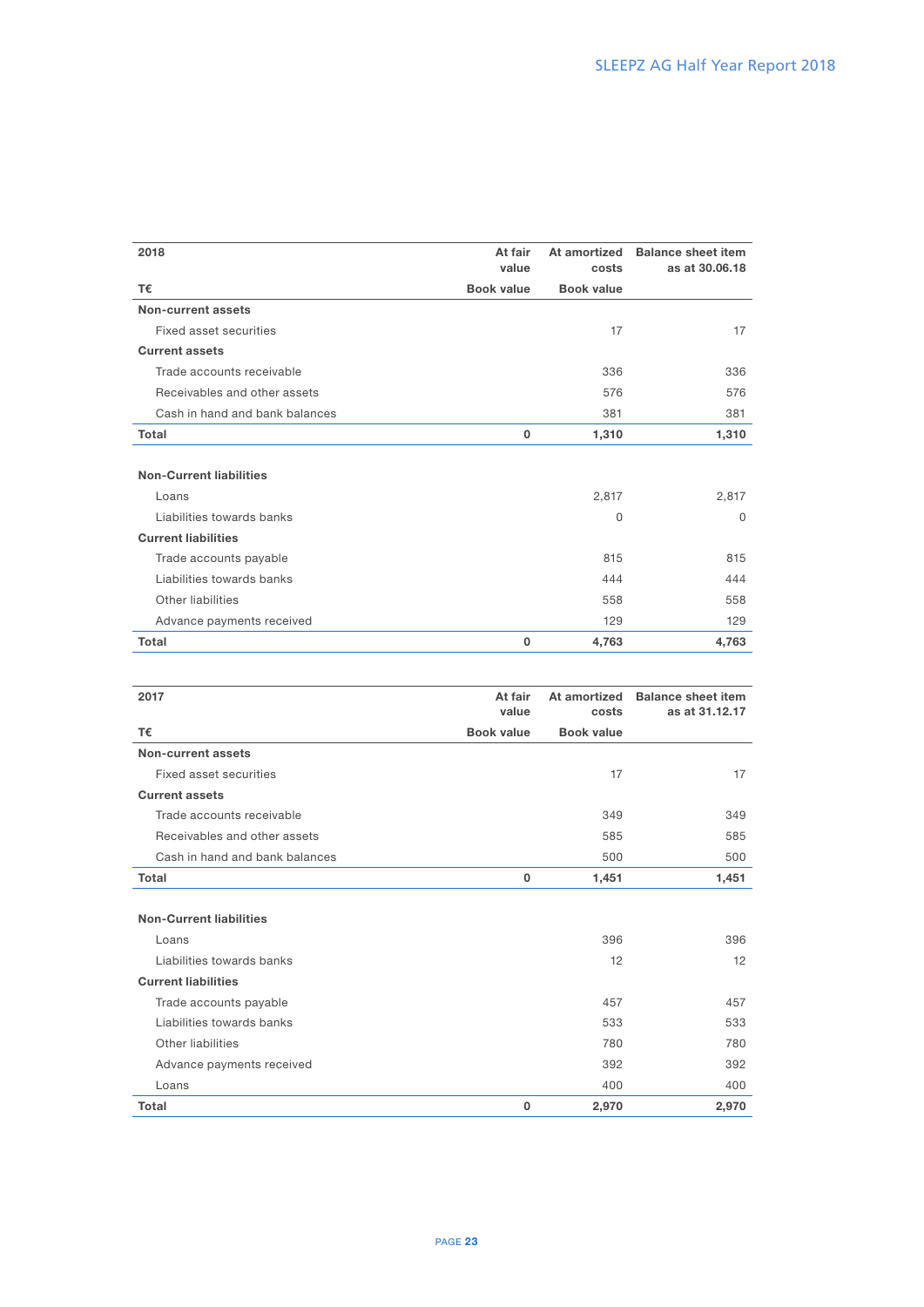## 6. SIGNIFICANT EVENTS AND BUSINESS TRANSACTIONS

The share capital was increased in a capital increase for contributions in kind by EUR 3,473 thousand, see no. 9.

### 7. UNUSUAL CIRCUMSTANCES

There were no unusual circumstances affecting the company's assets, liabilities, equity, profit or loss for the period or cash flows in the period under review.

### 8. ESTIMATES

There were no changes in estimated amounts in the period under review.

## 9. CHANGES IN SHARES

SLEEPZ AG carried out a capital increase during the reporting period. the Executive Board, with the approval of the Supervisory Board, resolved to increase the company's share capital by EUR 3,473,163.00 from its current EUR 8,970,391.00 to EUR 12,443,554.00 by issuing 3,473,163 new bearer shares with a proportional amount of the share capital of EUR 1.00 in exchange for contributions in kind, partially utilising existing authorised capital and disapplying shareholder subscription rights.

SLEEPZ AG has increased its already existing stake in sleepz Home GmbH from 40.62% to approx. 92.03%. The exchange ratio between the 250,068 sleepz Home business shares to be contributed and the 3,473,163 new SLEEPZ shares to be issued was based on a valuation of EUR 1.80 for the SLEEPZ share and was confirmed in an expert valuation.

The new shares are entitled to share in profits as of 01.01.2017.

### 10. OTHER REVENUE RESERVES

Other revenue reserves are negative due to the netting of the increase in the majority shareholding in the financial year, without an effect on the income statement.

#### 11. DIVIDENDS

No dividends were paid in the period under review.

## 12. SEGMENT INFORMATION

SLEEPZ AG generated its revenue primarily from the sale of products in the area of "sleeping" in Germany. The company's revenues and earnings were not broken down into segments.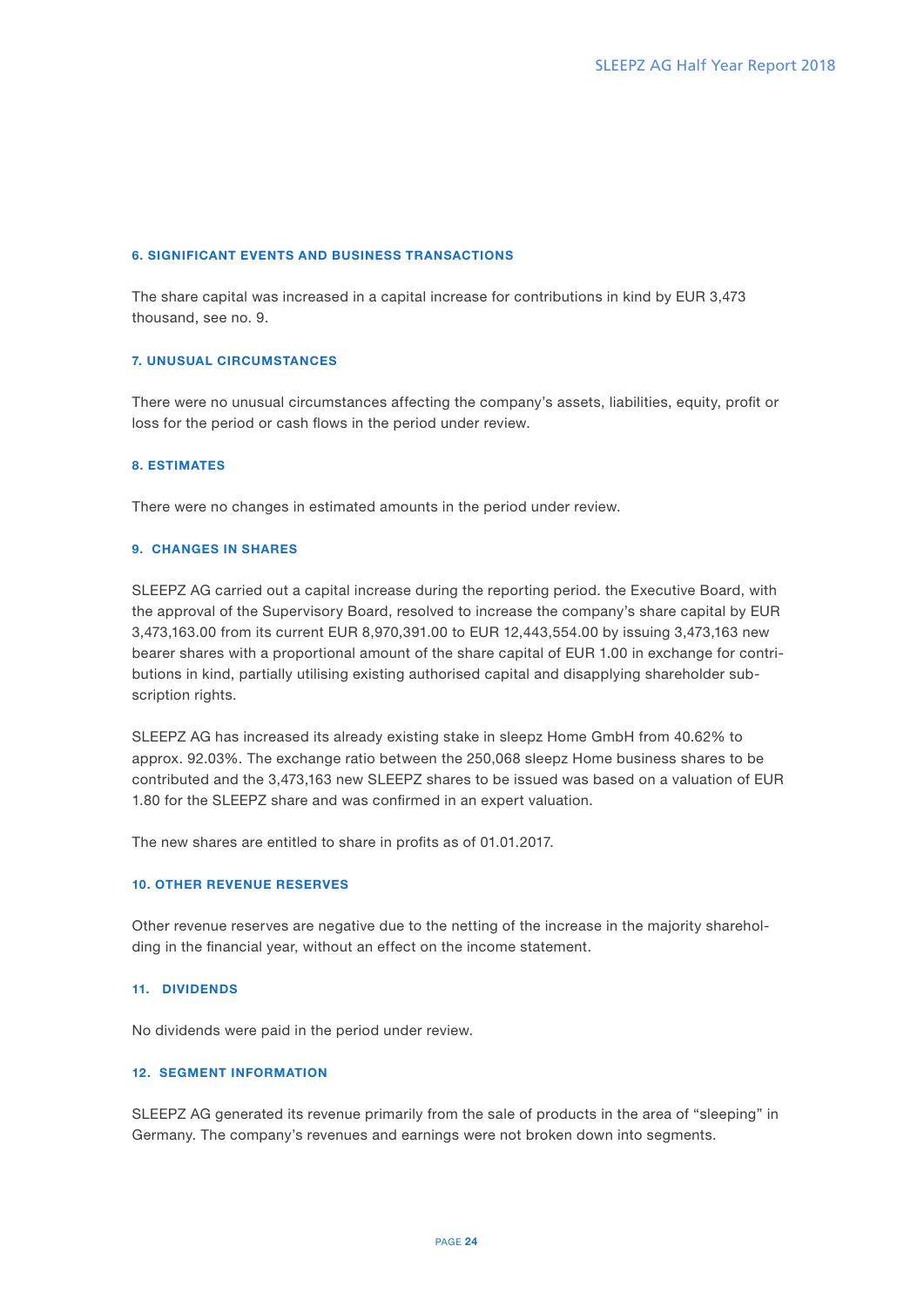## 13. CONTINGENT LIABILITIES AND CONTINGENT ASSETS

There were no changes in contingent liabilities or contingent assets in the period under review.

## 14. RESPONSIBILITY STATEMENT

To the best of our knowledge, and in accordance with the applicable reporting principles for interim financial reporting, the condensed interim financial statements give a true and fair value of the assets, liabilities, financial position and profit or loss of the company, and the management report includes a fair review of the development and performance of the business and the position of the company, together with a description of the principal opportunities and risks associated with the expected development of the company in the remainder of the business year.

The Executive Board